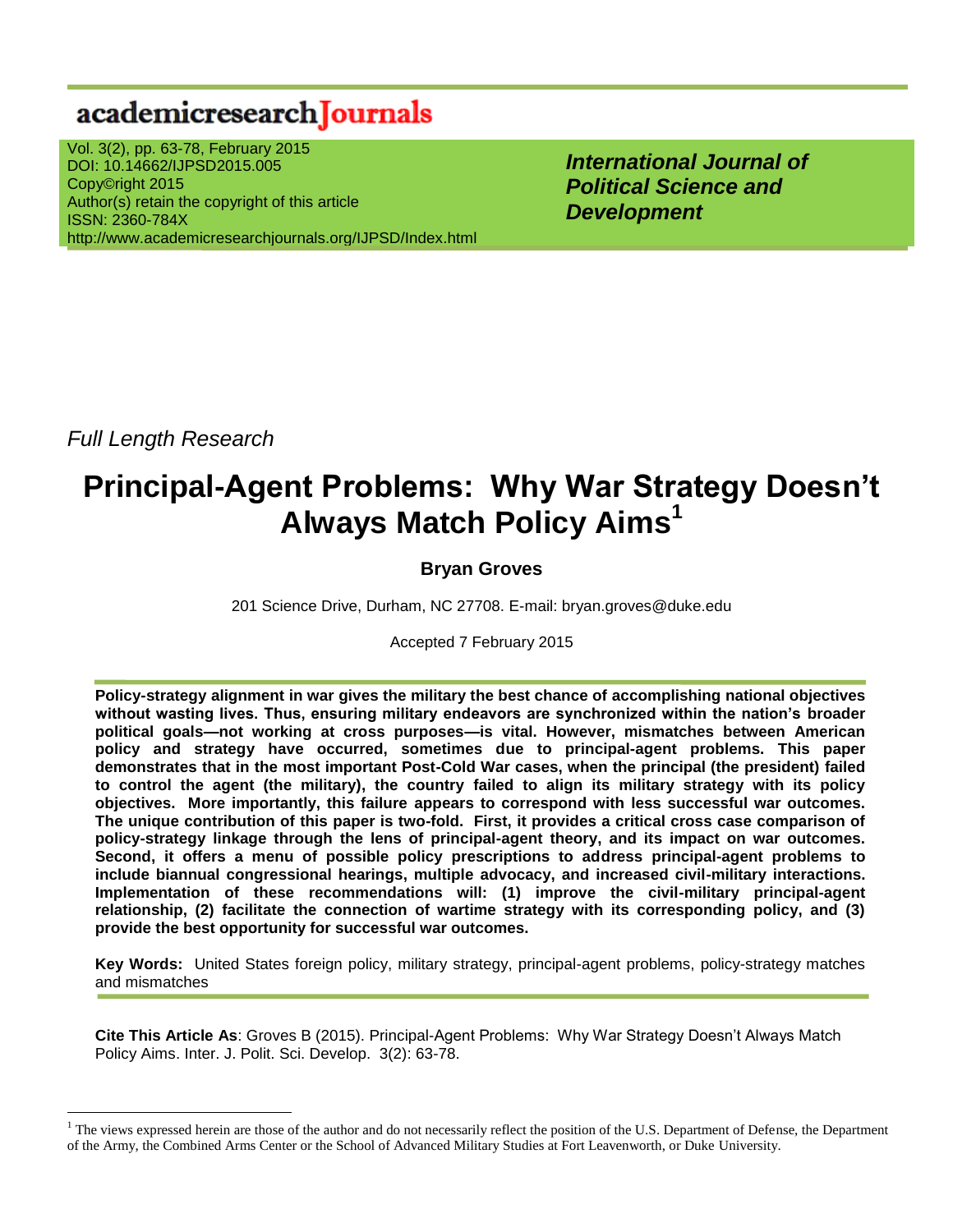#### **INTRODUCTION**

The broad phenomenon this paper explores is the ability of some U.S. presidents to link policy objectives and corresponding strategy during war, and the failure of others to do so. This paper investigates the causes of policy-strategy matches and mismatches across several case studies in the Post-Cold War world. The research questions this paper addresses include: What causes disconnects between American policy aims and strategy in wars? Why has there been a coherent strategic link between policy and strategy in some situations and not in others? What are the implications? To answer these questions, I analyze two sets of case studies. First I look at two cases where the strategy was a logical fit for achieving the related political aims. The Persian Gulf War and the Iraq War post 2007 are the two case studies I employ. Second I investigate the Iraq War in 2004-2006 and Afghanistan post 2009 as two cases in which the strategies utilized did not match the political objectives they were intended to accomplish. This case study selection provides variation on my dependent variable: policy-strategy match or mismatch.

The ability or inability of American presidents to link policy and strategy is an interesting question that deserves exploration for numerous reasons. Success or failure in this area has direct consequences on prospects for victory in war. It also impacts the allocation of the nation"s treasure—money, lives, industry, and time. It determines whether that treasure is spent efficiently in a fruitful pursuit or wasted. Further, the challenge is a bipartisan one. Republican and democratic presidents alike have struggled to decide upon and execute a war strategy consistent with their policy goals. $2$  Likewise, other Republican and Democratic presidents have succeeded. Is the difference attributable to differences in personality or leadership? What roles do the president, his administration, and the military play? Does success or failure in war retroactively determine whether there was a logical connection between policy and strategy? These questions are important aspects of the topic which this paper explores.

I argue that mismatches between policy and strategy are essentially principal-agent problems in which the principal, the president, fails to control the agent, the military. Factors related to the relative experience levels on both sides can contribute to the problem, as can different objectives and general failures of civil-military relations. At its core, however, these case studies suggest that the ability or inability of presidents to obtain

 $\overline{a}$ 

compliance from the military is the primary non-accidental determinant in whether the U.S. achieves a match between stated policy aims and wartime strategy.

#### **Definitions**

It is important upfront to establish a common understanding of terminology that I will be using throughout the paper. Four main terms are foundational: policy aims, strategy, policy-strategy match, and policystrategy mismatch. Policy aims are the stated political objectives of the president and his administration. Strategy is the matching of policy goals with means of achieving them<sup>3</sup> (Betts 2000 and 2012). My dependent variable will be whether there is a policy-strategy match or mismatch. A policy-strategy match occurs when the strategy fits logically with the policy and has a chance for successful achievement of the intended political objectives. A country may implement a good strategy to accomplish regime change, but if the nation only wants to conduct a limited, punitive strike, the strategy is ill suited for the task. In such a situation, a policy-strategy disconnect occurs. The problem when there is no linkage between the stated policy and the strategy employed may be that the policy is bad. In that case, changing the political outcome desired may be the best fix (Betts, 2000, 2012). That is a decision for the president, however. And because of the policy-strategy hierarchy, the strategy will often need to change—in addition to or instead of the policy. Finally, it must be said that disconnects between policy and strategy are bad because they result in wasted resources, both human capital and financial. When lives are on the line, it is imperative that the country get it right. Having laid the conceptual understanding of policy-strategy linkage and disconnects, I will next discuss the relevant literature that will provide the basis for analyzing the case studies.

#### **LITERATURE REVIEW**

 $\overline{a}$ 

The pertinent literature deals with how political leadership should craft wartime goals, how strategy should nest with policy, and how civilian politicians interact with military leaders. Carl von Clausewitz"s classic strategy piece, *On War,* is very relevant to the discussion of these first two topics. Clausewitz famously argued that "war is…a true

<sup>2</sup> Although not included in this paper, World War II is an example where a democratic president, Franklin Delano Roosevelt, controlled his military agents and achieved a match between his political goals and wartime strategy.

 $3$  Dr. John Lewis Gaddis, renowned Yale historian, uses this definition.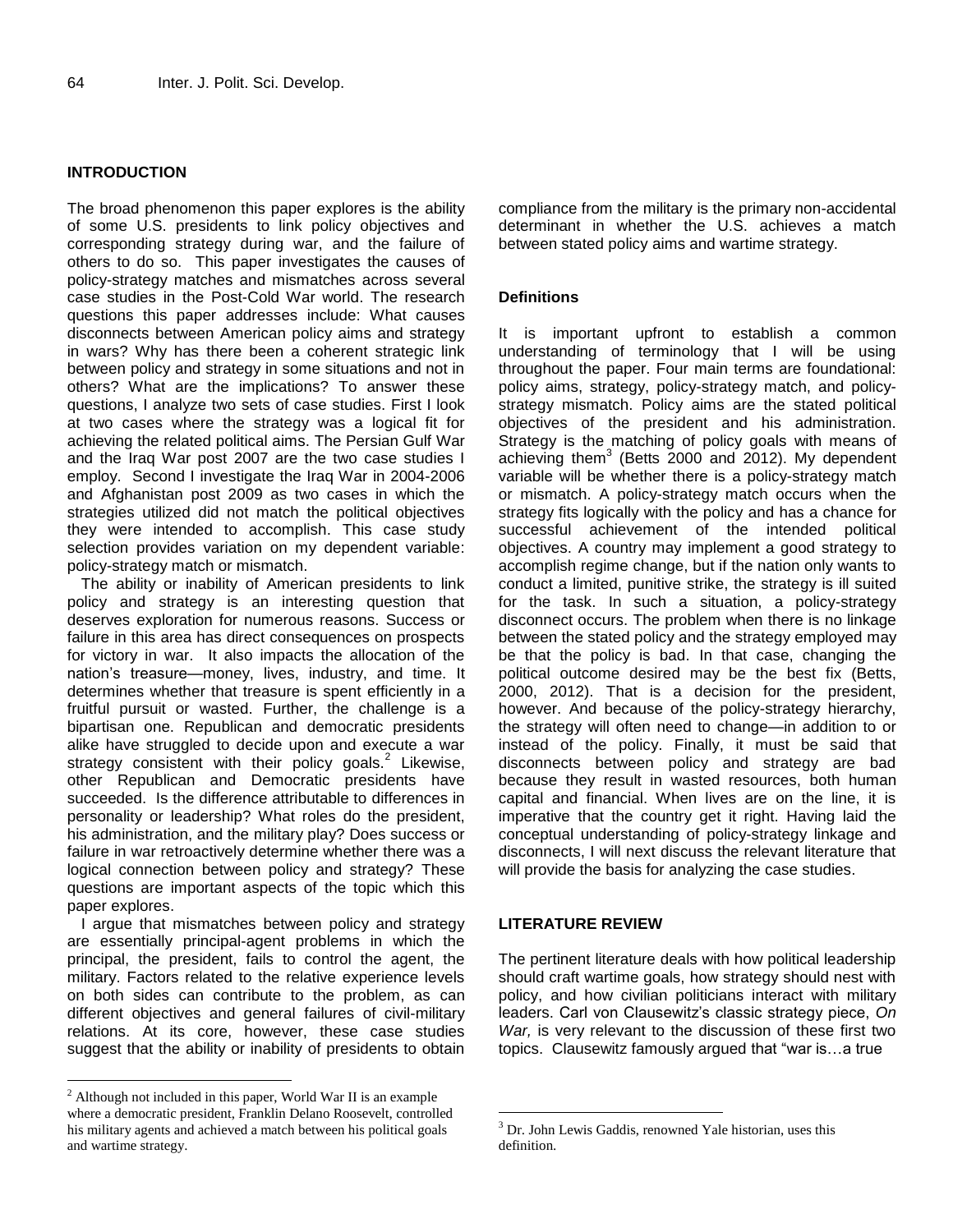political instrument, a continuation of political intercourse, carried on with other means. The political object is the goal, war is the means of achieving it, and means can never be considered in isolation from their purpose." (Clausewitz, 1976:87). Furthermore, "the first, the supreme, the most far-reaching act of judgment that the statesman and commander have to make is to establish by that test the kind of war on which they are embarking; neither mistaking it for, nor trying to turn it into, something that is alien to its nature" (Clausewitz, 1976:88). Clausewitz"s statements foreshadow the challenges political leaders will experience if they do not heed his advice.

Many heads of state have decided to embark on a military undertaking without clear articulation of the objectives he wishes to accomplish. Failing to do so set both the state and the military up for escalation of the conflict when his whims change. Alternatively, if his military commanders experience unexpected success, he or they may seek an expansion of the war. It may initially appear wise to advance deeper within enemy territory or to broaden the war to take on another country. Later, however, the analysis can clearly indicate that the state or empire overreached. Rome, Napoleon, Hitler, and the Soviet Union all fell into this trap and suffered its consequences.

Clausewitz"s second contention is that without serious, comprehensive consideration of the type of war a state seeks, it opens itself for policy and strategy drift. Very much related to the first failure, this mistake can have far ranging and adverse ramifications. A state's failure to determine whether it intends to wage a limited or total war, conventional or unconventional conflict, symmetric or asymmetric warfare, or a campaign of short or lengthy duration can lead to unwanted outcomes including a more costly undertaking and a lost war (McNamara and Van De Mark, 1995:320-22).<sup>4</sup>

Samuel Huntington wrote the classic work on civilmilitary relations in 1957: *The Soldier and the State: The Theory and Politics of Civil-Military Relations.*  Huntington"s prime contribution was to define civilian control. He indicated that two types of civilian control exist: subjective, which had been the default position for many countries, and objective, which is only possible with a professional and a political officer corps (Huntington, 1957:81). Subjective civilian control maximizes civilian power in relation to the military, while the objective approach maintains civilian control by maximizing military professionalism (Huntington, 1957:80-85). The former is the only type of civilian control possible in the absence

 $\overline{a}$ 

of a professional, a political officer corps. When a professional and non political officer corps exists in a democracy, however, objective civilian control is the better method because "the large number, varied character, and conflicting interests of civilian groups make it impossible to maximize their power as a whole with respect to the military" (Huntington, 1957:80).

Eliot Cohen offers an additional way of understanding civil-military relations. Cohen advances a concept of the "unequal dialogue" between the civilian politicians and senior military leaders as a way to understand the general concept of civil-military relations (Cohen, 2002). Others refer to it as an "equal dialogue among unequals.<sup>5</sup> The idea of these characterizations is that civil-military interaction should not be a one way conversation. Rather it should involve regular, professional, two way dialogue between the country"s civilian and military leadership, recognizing that the former have greater authority and are the ultimate decision makers. The other major contention of Cohen's book, *Supreme Command*, is that military endeavors are more successful when there is effective civilian control.

Most important to my case study analysis is Peter Feaver"s agency theory of civil-military relations. "Agency theory treats day-to-day civil-military relations as an ongoing game of strategic interaction, in which civilian principals vary the intrusiveness of their monitoring of military agents and military agents vary their compliance with civilian preferences" (Feaver, 2003:282). According to Feaver"s read of American civil-military relations, despite the military"s "yes, sir" culture, its top level leadership does not always exhibit the same degree of "salute and move out" execution as it expects of its junior members. Although the U.S. military has not resorted to coups, the Pentagon has slow rolled and varied its level of compliance to civilian guidance based on its expectations of punishment (Feaver, 2003).

The unique contribution of this paper is two-fold. First, it provides a critical cross case comparison of policystrategy linkage through the lens of principal-agent theory, and its impact on war outcomes. Second, it offers a menu of possible policy prescriptions to address principal-agent problems to include biannual congressional hearings, multiple advocacy, and increased civil-military interactions. Implementation of these recommendations will: (1) improve the civil-military principal-agent relationship, (2) facilitate the connection of wartime strategy with its corresponding policy, and (3) provide the best opportunity for successful war outcomes.

<sup>&</sup>lt;sup>4</sup> In the United States, these failures have come from "misjudgments" of friend and foe alike," involving mission creep, and lost wars. Vietnam is the quintessential example. More recently, American military endeavors in Iraq and Afghanistan have exhibited elements of these Clausewitzian failures.

<sup>5</sup> Lieutenant Colonel Michael Shekleton described civil-military relations in these terms during the Army Strategist Course at Carlisle Barracks, Pennsylvania during the spring of 2013.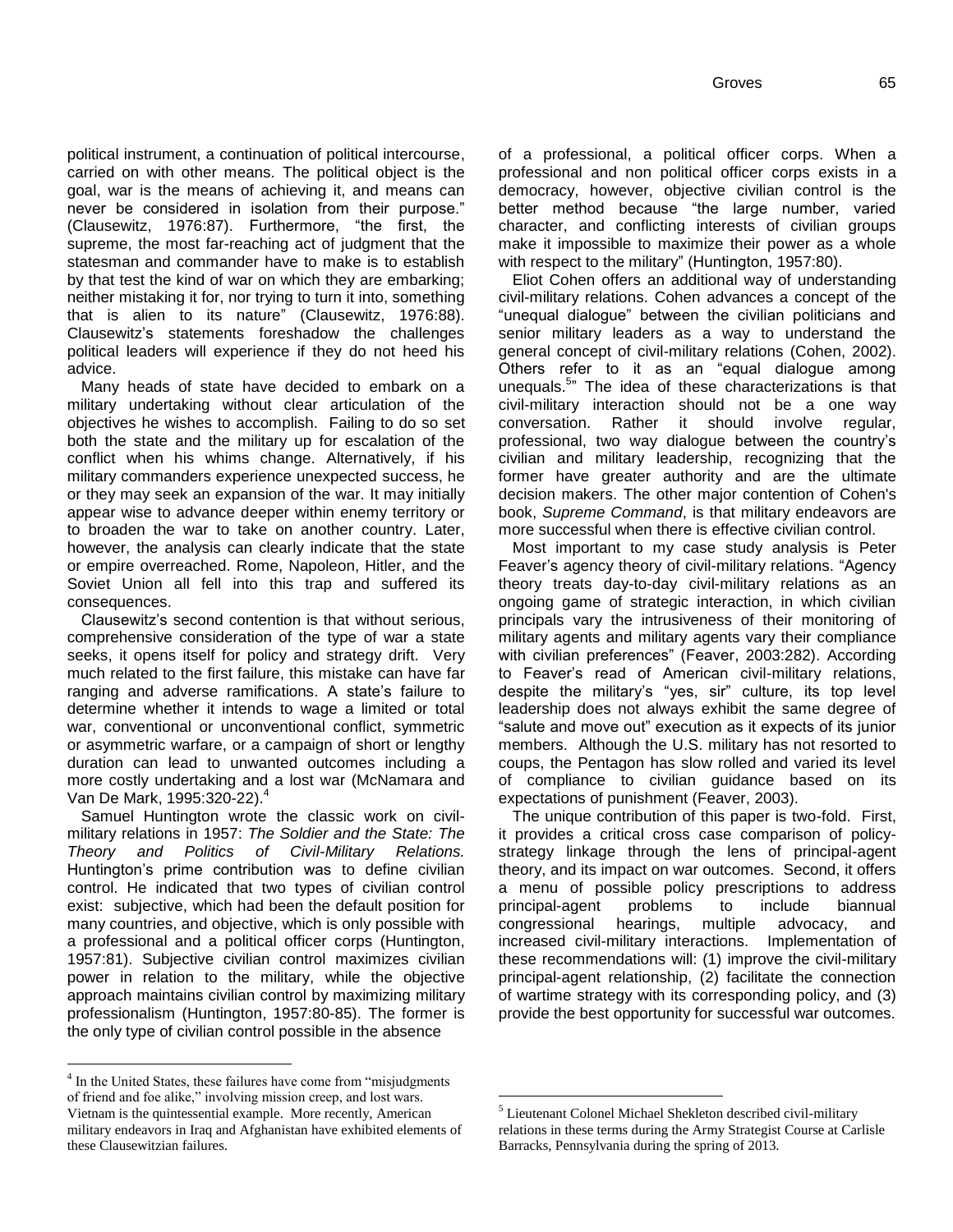#### **Case Study Selection Rationale, Models, & a Roadmap**

The case studies I selected share many similarities which control for a number of factors that could otherwise interfere with the ability to determine the key factor(s) driving the U.S. ability to match strategy with policy in some situations and not in others. All four of the cases involve a large military effort comprised predominantly of U.S. forces and were American led. All occurred after the end of the Cold War and were in either Iraq or Afghanistan. Three of the four were post 9/11 and part of the war on terrorism. Many of the major military actors were the same individuals in these last three cases, including Generals David Petraeus and Stanley McChrystal. The president and other key civilian players were the same in the two post 9/11 Iraq cases. In addition, the president during the two recent Iraq War cases, President George W. Bush, was the son of the president during the Persian Gulf War. The Vice President, Dick Cheney, had been the Secretary of Defense during the Persian Gulf War. The Secretary of State during Iraq "04-"06, Colin Powell, had been the Chairman of the Joint Chiefs during the Persian Gulf War.

The Secretary of Defense who presided over the surge, Robert Gates, had been the Deputy National Security Advisor (NSA) during the Persian Gulf War. Examination of these case studies and the civil-military relationships during each therefore controls as much as possible for variance across case studies and provides insights into what causes policy-strategy matches and mismatches. The caveat is that with a limited number of case studies, one must be careful not to draw too sweeping of conclusions (Flyvbjerg in Denzin and Lincoln, 2011:301- 16). Having done a thorough analysis of the major post-Cold War military operations on which the U.S. has embarked does provide a basis, though, for assessment and appropriate adjustment, which I address in the recommendation section at the end of this paper.

There are a number of possible models to explain why policy-strategy mismatches occur during some periods of conflict and not during others. One paradigm is that a lack of experience on the civilian side leads to unrealistic policy objectives. A second is that a lack of experience on the military side and a failure to understand the political demands of civilian leaders leads to a strategy not linked to its corresponding policy aims. A related third model is that inappropriately applied experiences on the military side results in rigidity, misunderstanding of the true problem, or a failure to generate diverse options. Fourth is that a poor planning process, with a lack of multiple views, leads to mismatched policy and strategy. The most convincing argument, however, runs in accord with Feaver"s agency theory. It argues that the root of the problem, while sometimes influenced by the dynamics suggested by these other models, is a

principal-agent problem.<sup>6</sup> The analysis across these four case studies bears this out. When presidents picked and controlled the relevant military leaders properly, the U.S. achieved a match between its policy and war strategy. When the president failed in this endeavor due to monitoring challenges and/or a failure to put the right person in charge in the first place—someone who shared similar objectives and had the capability to carry it out the nation experienced a mismatch between its aims and strategy.

In the case studies that follow I will test these notions about civil-military relations. First I determine what each administration"s policy was, as well as its corresponding military strategy. Second, I will assess whether the two were connected. Third, if there was a mismatch, I will evaluate which of these models holds the most explanatory power. Fourth, I will analyze the factors which led to successful linkage of policy ends and strategic ways, contrasting them with the dynamics present in cases of mismatched policy and strategy. Finally, I address the resulting policy ramifications and recommend several policy interventions to address principal-agent problems in civil-military relations.

#### **Matches: How did the U.S. get it right?**

The Persian Gulf War in 1991 and the Iraq War from 2007 to 2011 are two examples were the United States got it right. In both situations the implemented military strategy was congruent with the stated political objectives. Although deep experience bases for both the civilian and military contingents facilitated the linkages, they are primarily attributable to the presidents" proper control of the military. There was no principal-agent problem, unlike in the other two case studies. The respective Bush presidents had the military men they wanted at the helm, had developed strong relationships with them, shared similar worldviews, and set the course for the wars as well as the parameters within which they expected them to be executed. Meanwhile, the military leadership followed presidential directives without overstepping their bounds and made any contrary recommendations in private, unlike in the cases of mismatches. Furthermore, in the first two cases the military properly applied the lessons it had learned in training (Persian Gulf) and in previous stages of the war (Iraq "07-"11). This again differed from what happened during the cases of mismatch (Iraq "04-"06 and Afghanistan "09-"14). In those situations the military forgot lessons from Vietnam, kept its head buried in the sand, and tried inappropriately to convert lessons from Iraq to Afghanistan.

 $6$  Dr. Frederick Mayer, professor of public policy at Duke University, recommended these models to me, largely as stated in this paragraph.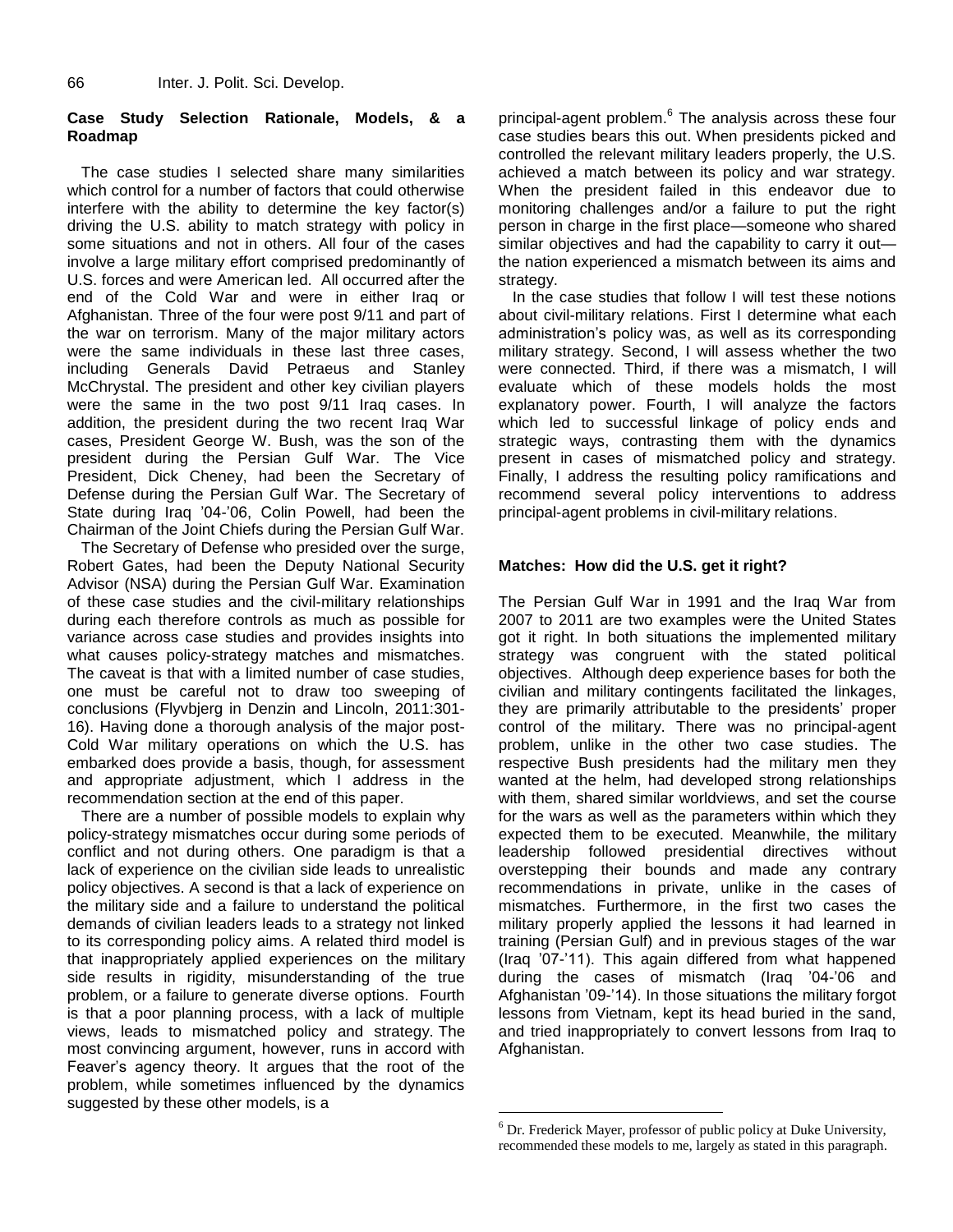#### **The Persian Gulf War: 1991**

On August 2, 1990, Saddam Hussein invaded Kuwait. Iraq had a long standing claim to Kuwait and argued that the British arbitrarily and incorrectly determined Middle East country boundaries after World War II. Saddam had tested the waters prior to the invasion to ascertain the probable U.S. reaction. On July  $25<sup>th</sup>$  he summoned the U.S. Ambassador to Iraq, April Glaspie, and asked her what the American opinion of conflicts between Arab states was. Ambassador Glaspie said that "we have no opinion on the Arab-Arab conflicts, like your border disagreement with Kuwait. All that we hope is that these issues are solved quickly" (New York Times International 1990). Some critics believe that Saddam saw Glaspie"s comments as a green light to invade Kuwait because the U.S. would not respond with force.

This turned out not to be the case. The U.S. responded forcefully along with a large international coalition. Moreover, President Bush was adamant that the first large scale military operation since Vietnam would be successful. He determined not to fall prey to the same deficiencies presidents during Vietnam had. He would build a strong international coalition, clearly define the political goal, and direct as well as support his military commanders, but not do their job for them. Bush determined that the political objective would be the removal of Iraqi forces from Kuwait. The coalition would not seek regime change. Though it was discussed, the prevailing opinion of Bush and his administration was that a military campaign to overthrow Hussein might lose international support and would open a Pandora's Box that they would rather keep shut. A drive to Baghdad might be successful in ousting Hussein; yet by removing the strong man, it would likely have the unintended consequence of opening the door to significant civil strife between Iraq"s three main sectarian factions including Shia, Sunni, and Kurdish elements. Officials within the Bush administration recognized that Saddam, a member of the minority Sunni sect, had kept the lid on what might otherwise have been an ugly civil war. While his vicious security practices, which had included using chemical weapons on Iraqi Kurdish communities, were extremely repugnant to Americans, the main thing was to push Saddam back into Iraq. Doing so would enforce the international norm of territorial sovereignty, as well as protect Kuwait"s oil fields and global oil prices.

The coalition"s military presence numbered over half a million strong. American forces were equipped with state of the art technology, including smart bombs and combined arms formations ideal for desert warfare. In the decade preceding the Gulf War, the military had adopted the Air Land Battle concept and benefited from the tremendous influx of Reagan era defense spending. They had trained rigorously for combat using Cold War order of battle configurations in large force-on-force

conventional battles, including at new combined maneuver training centers, such as the National Training Center at Fort Irwin, California. The arid, flat desert landscape closely resembled the Iraqi terrain. The Persian Gulf War provided an opportunity to test Air Land Battle as a concept, and to test the military's new equipment, as well as their training. Following the military build-up, international coalition building, and United Nations Security Council Resolution (UNSCR) 678 that authorized all means necessary to compel Iraq"s withdrawal from Kuwait, the war lasted only six weeks.<sup>7</sup> The strategy the U.S. employed during the Persian Gulf War nested closely with its policy goals and reflected proper alignment of the principal-agent relationship. The robust international support, size of the force, focus on the conventional fight, and General Schwarzkopf"s Marine feint in the Gulf, along with deft maneuvering of ground forces following a sustained and degrading air campaign, were a solid match for the threat faced and to accomplish the aim of pushing the Iraqi military out of Kuwait. There was also proper alignment of the principalagent relationship during the Gulf War. The high level of foreign policy experience with which George H.W. Bush entered office, as well as the high degree of political exposure that Chairman of the Joint Chiefs of Staff Colin Powell had in the Reagan administration facilitated an "equal dialogue among unequals.<sup>8</sup>" Yet the experience was not the key factor. As we will see in the Afghanistan'09-'13 case study, either side can misapply the lessons and experiences of history (Houghton, 2013; Janis, 1982; Neustadt and May, 1986). What was important was George H.W. Bush's control of the military. It was not micromanagement like Lyndon Johnson during the Vietnam War, nor was it too hands-off like George W. Bush's approach in Iraq '04-'06.

 $7$ The military's focus on conventional conflict, readiness, and modernization efforts for the decade prior bore fruit, ensuring tactical and operational competence. Those are not the levels at which war is normally won, however. The strategic level and the political-military interface is historically the most crucial. Apart from the correct inputs at that level, readiness at the lower two levels, while necessary, is insufficient for victory.

<sup>&</sup>lt;sup>8</sup>George H.W. Bush entered office in 1988 as an experienced statesman. He had already served eight years as Reagan's Vice President, in addition to previous assignments as the Director of Central Intelligence and the U.S. Envoy to China. Further, the Persian Gulf War occurred in the middle of his term, not at the beginning. This meant he had already had a couple years as Commander-in-Chief to assess the Post Cold War's changing geopolitical environment, establish and assess his administration, and determine how best to engage the Post-Cold War world. Meanwhile, in addition to working for Secretary Weinberger, General Powell had been the National Security Advisor (NSA) under Reagan. Powell had advised Reagan on Grenada, Libya strikes, and in the wake of the Iran-Contra scandal. These opportunities gave Powell political experience that provided insight into how to aptly navigate civil-military relationships and to better understand political concerns.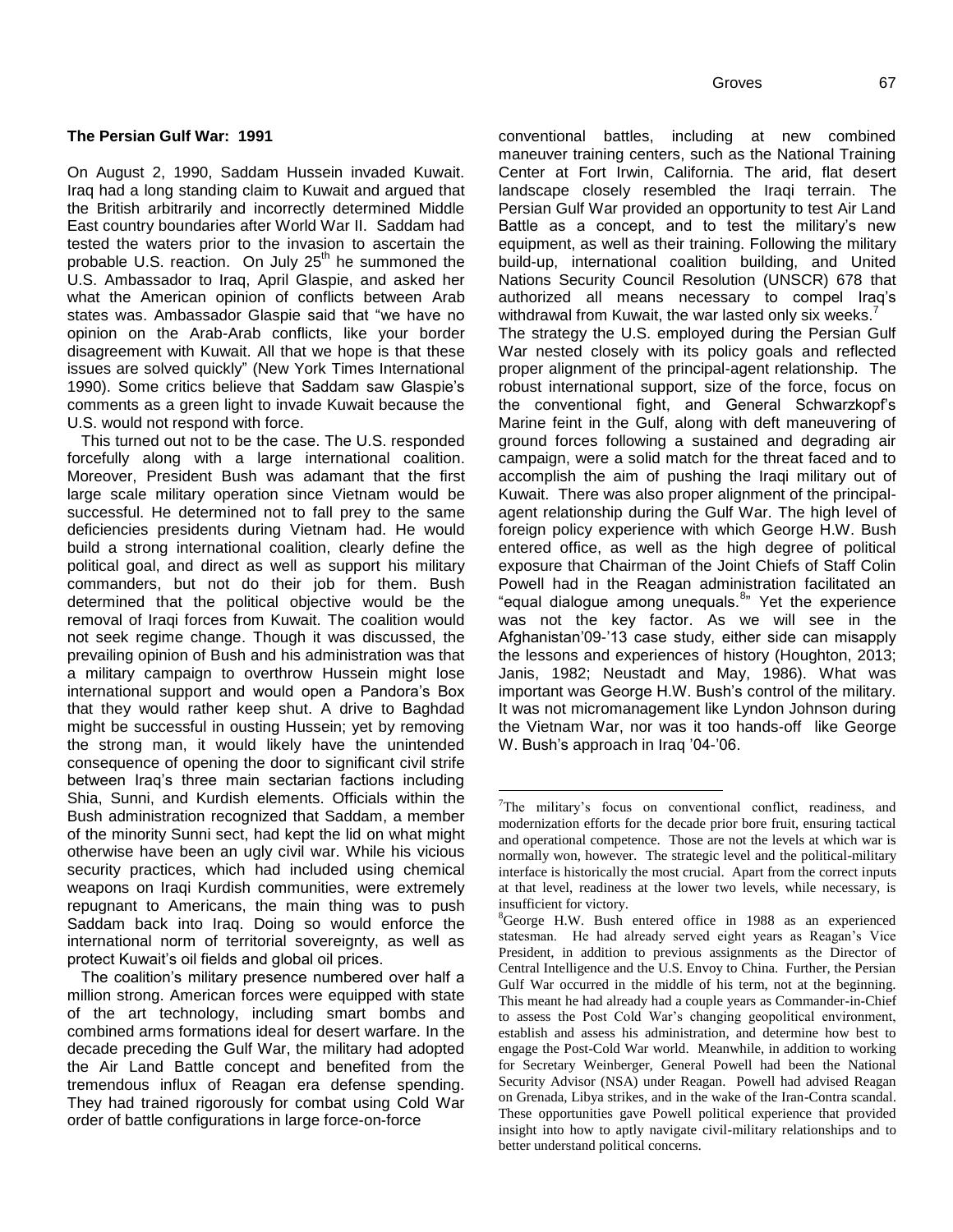George H.W. Bush"s realistic assessment of the situation and U.S. interests, as well as providing requisite support to the military through international channels and the provision of sufficient U.S. forces were all important demonstrations of proper presidential control. So too was his clear delineation of the political objective and refusal to expand it once the military experienced rapid and unexpected levels of success. He held firmly to the sound assumptions that underpinned the endeavor and objective from the start. Doing so required a lot of confidence, since there was significant pressure to exploit success by continuing to Baghdad to "finish the job now." George H.W. Bush held firm though, realizing that sometimes sound strategy requires taking an appetite suppressant.

On the military side, Powell adhered to the need for a clear objective, for comprehensive cost-benefit calculations and risk evaluation, for an exit strategy, for force to be a last resort, and for broad support domestically and internationally (Weinberger, 1984). Thus the Powell Doctrine was in close alignment with George H.W. Bush"s Gulf War objective and parameters, easing the burden of presidential leadership. Yet this surely was no accident. George H.W. Bush had been the Vice President during Powell"s time as the NSA. It was no coincidence that during his first year as president he picked Powell to be his chief military advisor—a reflection of proactive presidential control of the military.

During the discussions about war objectives and strategy, the two leaders' relationship mattered. Unlike the dysfunction that characterized the Kennedy administration during the Bay of Pigs fiasco, George H.W. Bush"s administration was neither racked by groupthink, intelligence failures, improper assumptions, inadequate force structure, or other misalignments of policy and strategy (Houghton, 2013; Janis, 1982). George H.W. Bush could better steer the military through Powell than would have been true had the president picked a general that did not share his analytical framework for waging war. Such a general would have been more likely to oppose Bush's limits on the war, whether publically, through uneven compliance, slow rolling in passing on presidential directions, or by resigning if he strongly wanted to continue the war until Saddam had been captured or killed.

Once George H.W. Bush had declared the political objective, Powell and the rest of the military followed suit. There was no subtle rebellion among the military brass, no balking at the hard work of building a coalition instead of conducting a unilateral operation, no "accidental" bombings in an attempt to broaden the war"s objective, and no public renunciation of the presidential limit of advance or arguing to go all the way to Baghdad. Such an occurrence is not implausible. President Harry S. Truman fired General Douglas MacArthur for publically questioning his civilian leadership and the constraints he

placed on the military during the Korean War, which aimed at preventing Chinese and Soviet entrance into the war. No equivalent military backlash occurred during the Persian Gulf War despite the military"s predilection for "finishing the job." Generals Powell or Schwarzkopf could easily have argued with President Bush about the need to take Saddam out. They would have reason to make this case given the lead time, cost, and human investment required in conducting the massive troop buildup from August 1990 to January 1991. In fact, they might have done so, but importantly, did not do it publically. George H.W. Bush kept them in line, partially by stacking the deck in his favor by a wise appointment of Powell in the first place.

#### **Iraq 2007-2011**

 $\overline{a}$ 

The Iraq War from 2007 to 2011 provides another case study in getting it right as a result of highly functional presidential control of the military. In this case as in the last the president hand-picked the key general he wanted to lead the war effort. Like with George H.W. Bush, George W. Bush found his man, shared a similar perspective on the proper approach to the war, determined the political objective, and set the guidelines within which the military would have to operate. President George W. Bush held General David Petraeus responsible for implementing the vision Bush wanted. Toward this end Bush engaged him more regularly than he had previous commanders in Iraq, holding weekly video teleconferences (VTCs), whereas he had inappropriately been detached during the first several years of the war. Bush also effectively resourced the war and better synchronized political and military efforts. These measures were all reflections of Bush"s astute control of the military.

Bush"s increased monitoring of the military in late 2006 proved a significant turning point in the Iraq War and the critical determinant behind correcting the gap between policy and strategy. Bush conducted an internal reevaluation of U.S. interests and war strategy in the fall of 2006. Out of this he determined that the only course that offered potential prospects of success was to change strategy, place new leadership in charge, and conduct a "surge" of resources, namely the infusion of five additional combat brigades.<sup>9</sup>He appointed General Petraeus as the new commander in Iraq and charged him

<sup>9</sup> Meghan O'Sullivan, the Deputy National Security Advisor at the time of the "Surge" decision indicated in the spring of 2008 that the team advising the president on the decision could not guarantee Bush that it would work. Yet they concluded, and he agreed, that it was the only option that had a chance of turning the tide of the conflict in the direction that the U.S. wanted.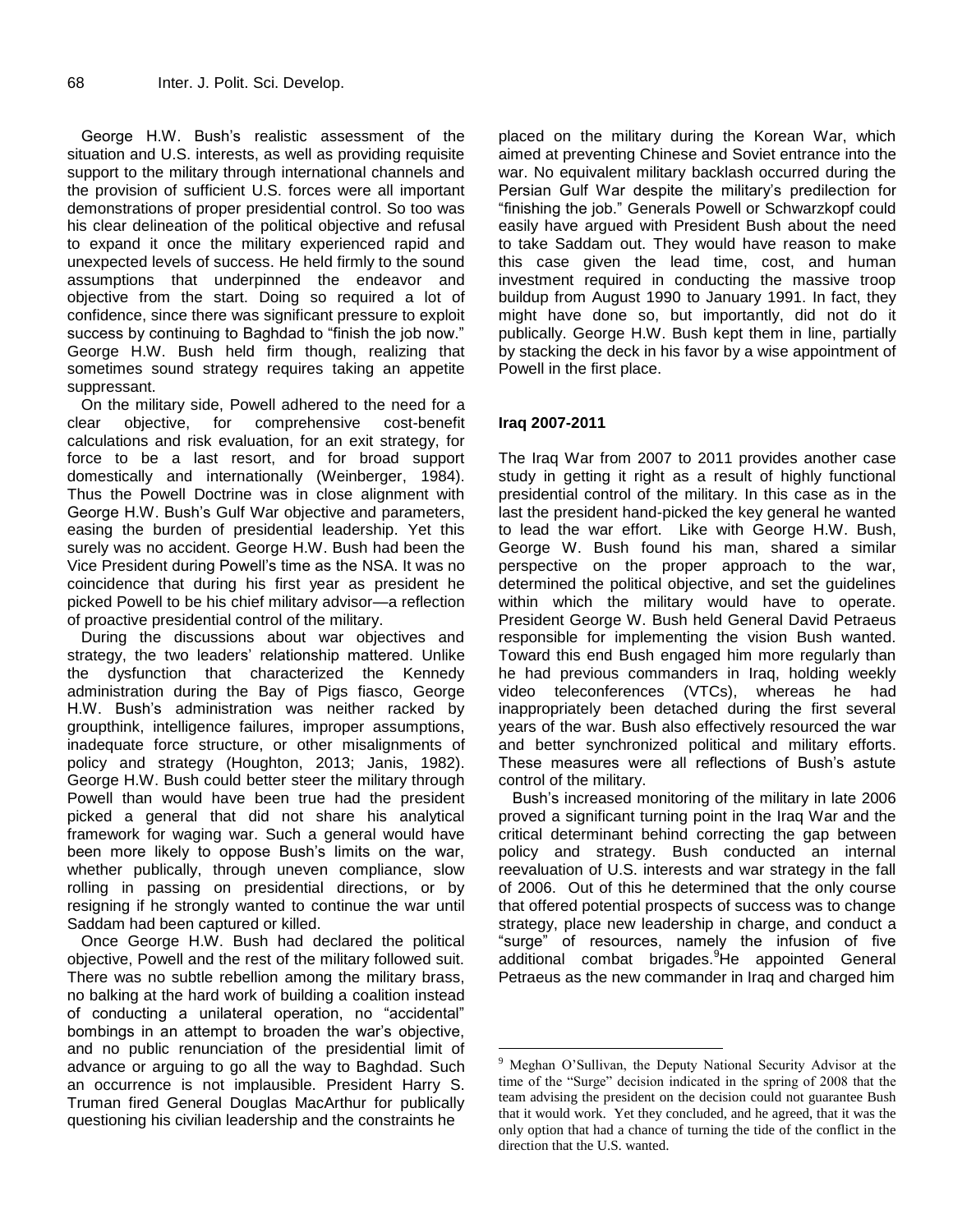with improving the security situation to buy time for political progress.<sup>10</sup>

Petraeus implemented the new population centric counter insurgency strategy approved by Bush upon arriving in Baghdad. It aimed at protecting the Iraqi people instead of just killing the enemy. The theory was that if the people felt safe, it would be a political win for the Iraqi administration of Prime Minister Nuri-al-Maliki. It would also increase the likelihood of people providing intelligence about the enemy to coalition and Iraqi Security Forces. Once the inertia was headed in the right direction, there might be a *tipping point* (Schelling, 2006) at which the collective action problem of security provision would be met, people"s perceptions would shift in favor of siding with the American led coalition and, if U.S. forces buttressed the Iraqis sufficiently, in favor of the Iraqi government. The theory began to work. Although violence initially increased as measured through the number of security related attacks per month, it gradually decreased and held through the departure of U.S. troops in December 2011.<sup>11</sup> The influx of troops and their positioning in smaller elements and more integrated

 $\overline{a}$ 

among the people both put them in more vulnerable positions initially, but also facilitated the intended strategy in the mid to long term.

Bush had found his man. Similar to Lincoln a hundred and fifty years before him, it took a while, but Bush found in Petraeus a man who had the experience, political savvy, appropriate strategy, willingness to take risks, confidence, and ability to deliver. Bush actually wrote in his memoirs, "Lincoln discovered Generals Grant and Sherman. Roosevelt had Eisenhower and Bradley. I found David Petraeus and Ray Odierno" (Bush, 2010:389). Bush had been very reluctant to give up on Iraq, wanting it to become a solidly democratic and stable country, a beacon of democracy and freedom to other Middle Eastern states, and an ally in the war on terror. The counter insurgency strategy, combined with more resources, and new leadership worked toward these ends, albeit slowly.

The strategy helped achieve the process of clearing ground held by enemy elements, holding it secure from future threats, and building Iraqi Security Forces capable of standing on their own. It also provided time for Iraq"s political capacity to grow—and some progress was seen in 2008. In the spring, Prime Minister Maliki, a Shiite, led Iraqi Security Forces in quelling a Shia uprising in the south. This was significant because it demonstrated that he could be a leader for all the people, not just one controlled by the Shia community both inside Iraq, and as a puppet of Iran and its powerful Shia actors.

It was not just these factors that made this progress possible, however. The Sunni Awakening had begun just prior to the surge and was critical to its success. It was the Sunni response, primarily throughout Al Anbar province in Western Iraq, to Al Qaeda in Iraq (AQI)"s deadly rampage. Sunni Sheiks determined that it was no longer in their best interests to side, whether in an explicit or complicit manner, with AQI. It was not worth the indiscriminate Shia reprisals that followed AQI"s attacks. Thus, following the bombing of Samarra"s Golden Mosque in 2006, Sunni Sheiks decided to employ their own security, siding with the Iraqi government and the U.S. against AQI. Petraeus capitalized on these dynamics and controversially funded the Sunni "Sons of Iraq" militias, reducing the amount of ground necessary for the American military to secure.

Petraeus also worked closely with the U.S. Ambassador, Ryan Crocker, to ensure a united American front in negotiating policy and security arrangements with the Iraqis. This unity extended to biannual congressional testimony, starting in September 2007, where the two appeared side by side and argued that the strategy was working. They used digital charts to demonstrate the main elements of the strategy and eventually to show the reduction in violence over time. Ultimately they proved successful in "putting more time back on the Washington

<sup>&</sup>lt;sup>10</sup>Petraeus had already served twice in Iraq, as the commander of the  $101<sup>st</sup>$  Air Assault Division during the invasion and as the commander of the Multinational Security Transition Command – Iraq (MNSTC-I). During his time atop the  $101<sup>st</sup>$  and following the fall of Baghdad, he was responsible for securing Mosul. He utilized tactics there in securing the population, empowering the local sheiks, and cutting shrewd deals politically and economically that would become hallmarks of his later counterinsurgency strategy as the overall commander. During Petraeus' assignment as the MNSTC-I commander, he led the training of Iraqi Security Forces, to include Iraqi Army and Police forces. As the newly appointed Iraq commander, he had the requisite experience, political top cover, and military resources. He also had benefited from time reflecting on and codifying lessons learned from institutional failure during the first four years of the Iraq War. Finally, his Princeton dissertation exploring the lessons of the Vietnam War and implications for future American use of force had also well prepared him for his task in Iraq.

<sup>&</sup>lt;sup>11</sup> The security situation continued in a favorable situation even through most of 2012. In 2013, however, the deterioration of the situation in neighboring Syria, the inflow of Syrian refugees, the resurgence of Al Qaeda in Iraq, and the absence of U.S. troops began to overwhelm the Iraqi government's ability to handle the situation. As a result, violence and deaths increased to levels not seen since 2008. The final chapter remains to be written regarding Iraq's resilience to overcome these challenges and renewed sectarian violence that also resurfaced in 2013. This violence continued in even larger and more tragic ways in 2014 with the Islamic State of Iraq and Syria' (ISIS) rise in Iraq. ISIS seized major portions of northern and western Iraq and declared an Islamic Caliphate as elements of the Iraqi Army fled their security positions. In a fall 2013 visit to the White House, and in what would prove a telling opinion editorial, Iraqi Prime Minister Nuri Kamal al-Maliki asked the U.S. for counterterrorism resources and patience as it deals with these problems

[<sup>\(</sup>http://www.nytimes.com/2013/10/30/opinion/international/have](http://www.nytimes.com/2013/10/30/opinion/international/have-patience-with-us.html?_r=0)[patience-with-us.html?\\_r=0\)](http://www.nytimes.com/2013/10/30/opinion/international/have-patience-with-us.html?_r=0).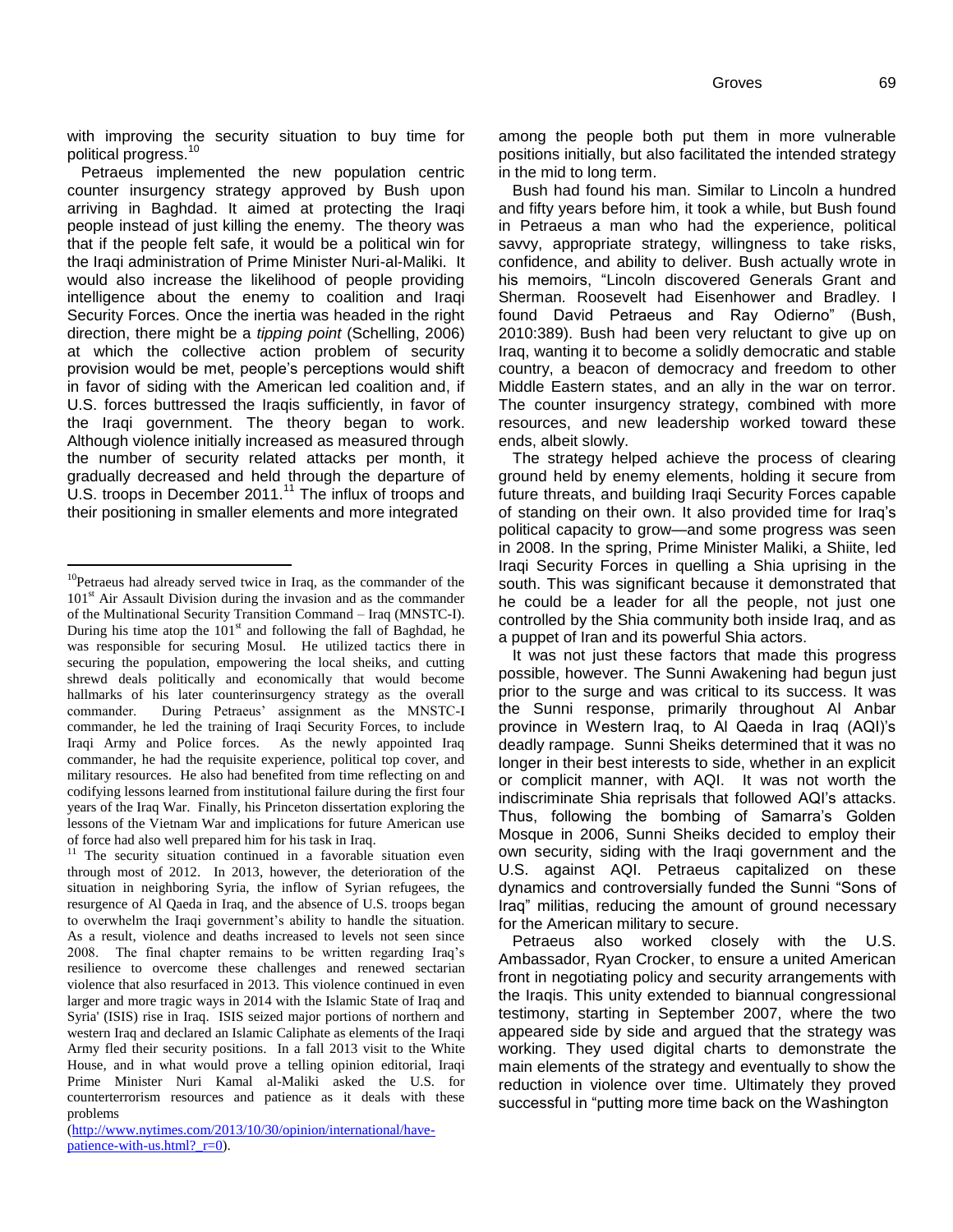#### $clock.^{12}$

Yet even more than Petraeus and Crocker, it was Bush that was responsible for putting time back on the Washington clock, and that of the country as a whole. Bush"s actions and corresponding increased prospects for success turned low public opinion *thermostats*  (Schelling, 2006: chapter 3) to tilt upward as positive impact of his changes were seen (Eichenberg, 2005; Feaver, 2006). Most scholars and pundits did not think that a lengthened war effort would be able to sustain sufficient public opinion, both because of the greater time horizon and the prospects for more casualties (Mueller, 1973). Bush took a calculated risk and acted in a manner commiserate with his role as Commander-in-Chief (Woodward, 2008; Ricks, 2009). His bold steps maintained the policy aim of facilitating a stable and democratic Iraq, but changed the military strategy, the general in charge as well as the Secretary of Defense, the timeline for success, increased his personal involvement, and emphasized greater political-military coordination on both the U.S. and Iraqi side.

Sound civil-military relations and high levels of experience on both the civilian and military were again present. Planning assumptions and corresponding doctrine had also been rewritten. Scholars could point to these three models as holding explanatory power as to why the U.S. matched its military strategy with its political goals. There is some credence to this line of reasoning. Bush and the military had both learned tough lessons from the rough early years of the Iraq War. Petraeus had spent a year crafting a new joint counterinsurgency doctrine for the Army and Marine Corps while he was the Combined Arms Center commander at Fort Leavenworth.<sup>13</sup> Ultimately though, as with the Persian Gulf War, these arguments are less than convincing as definitive explanations.

One would expect that if experienced presidents and commanders or robust planning were the necessary and sufficient determinants of policy-strategy linkage than there should not be cases to the contrary and other factors would not matter. Yet both of these expectations fall short in reality. Iraq '04-'06 and Afghanistan '09-'14 failed to match strategy and policy despite moderate military and civilian experience and planning in the first case and significant experience and intense planning in the second. Further, the quality of presidential control exerted, the level of military compliance, and the military strategy used all matter substantially in the four cases this paper explores.

 $\overline{a}$ 

One reaches the logical conclusion then that the Commander-in-Chief has the mandate to shape military action, bringing it in line with his vision. If he fails to do so, the military may be partially responsible if it is the culprit in a lack of compliance. But the majority of the blame rests on the president"s shoulders since he has the greatest authority. He can determine the type, frequency, and degree of monitoring"s intrusiveness. He can do so through phone calls, VTCs, personal visits, sending civilian emissaries on his behalf, or through developing redundant checks as President John F. Kennedy did during the Cuban Missile Crisis. He retains the prerogative to replace commanders and direct the implementation of new strategies or scaled back objectives.

Given these dynamics, I conclude that it was the presidents" adequate control of the military that offers the most fitting explanatory model as to why the U.S. matched policy and strategy in these two case studies. I now look at what the U.S. did wrong in two instances where its war strategy did not match its policy goals. I find that it in these time periods it was the presidents' inability to control the military that conversely led to the mismatches between policy and strategy.

#### **Mismatches: How did the U.S. get it wrong?**

The first four years during Operation Iraqi Freedom (OIF) and the last five years of Operation Enduring Freedom (OEF) in Afghanistan represent two cases in which the U.S. got it wrong. Both these case studies are examples of policy-strategy disconnects as the result of principalagent problems. Presidents George W. Bush and Barack Obama failed to control the military during these timeframes. OIF "04-"06 was replete was bad decisions by the administration, its Iraqi administrator, and the general in charge. During it all Bush failed to provide the guidance, require the centralized approval process for strategic matters necessary to synchronize such a huge undertaking, and to interject himself into the fray quickly when things went badly. OEF '09-'14 is another case of presidential failure, but in that situation it was because Obama failed to require the military to present a valid array of options. He then subsequently chose the one, illadvised strategy the military offered and that his top cabinet members unadvisedly supported. The result in both cases was an imbalance between the stated political objectives and the military strategy employed.

#### **Iraq 2004-2006**

Following the 9/11 attacks, President Bush and Secretary of Defense Donald Rumsfeld directed the commander of Central Command, General Tommy Franks, to update

<sup>&</sup>lt;sup>12</sup> General (ret.) David Petraeus mentioned this phrase, and that it was part of his strategy, at a Duke University talk on September 11, 2013.

<sup>&</sup>lt;sup>13</sup>Petraeus developed broad stakeholder support for the new doctrine across the military, academic circles and think tanks, the press, and clearly the administration.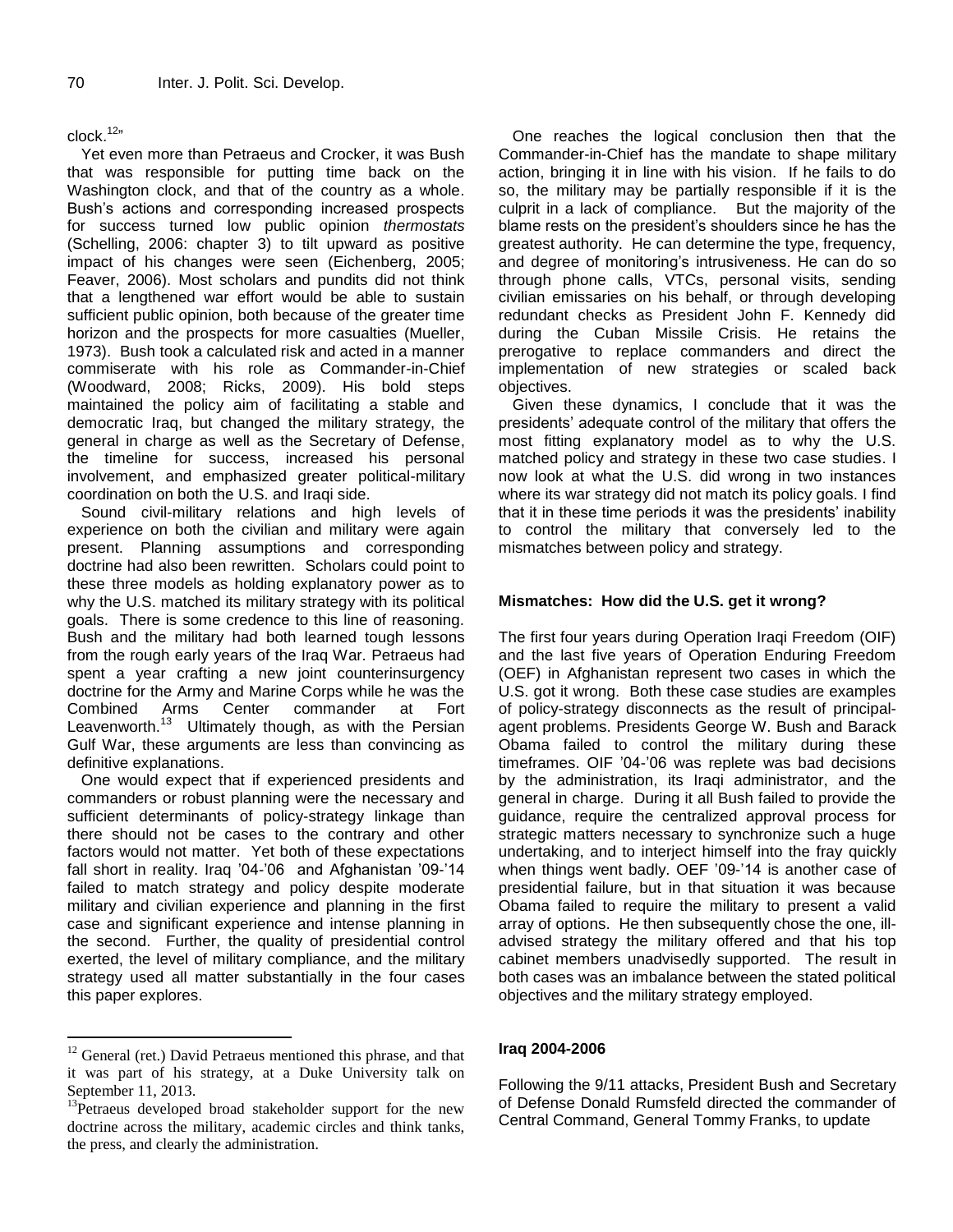war plans for invading Iraq (Franks, 2004; Hamilton, 2004; Woodward, 2004; Bush, 2010: 234-35). But Bush and key players throughout his administration did not recognize the challenges that could follow an invasion of Iraq. Deputy Secretary of Defense Paul Wolfowitz, Undersecretary of Defense for Policy Douglas Feith, and Vice President Dick Cheney thought the U.S. would be greeted as liberators, so there was not much need to develop robust post invasion plans (Packer, 2005: chapter 2). The Office of Reconstruction and Humanitarian Assistance was created within the Department of Defense (DOD) instead of at State, and a retired three star, Jay Garner, was hurriedly and belatedly placed in charge of post invasion operations. His experience following the Persian Gulf War led him to focus on the humanitarian assistance effort, largely ignoring political and economic reconstruction. For his bungled efforts, he was quickly removed and replaced by Paul Bremer and the Coalition Provisional Authority (CPA) (Packer, 2005: chapter 4).

Bremer"s decision to disband the four hundred thousand strong Iraqi Army and purge the Ba"ath party from the ranks of Iraq"s political class, made things considerably worse. The first move left the country with no army to help with security, which would have been especially helpful given the limited number of troops the Americans had at their disposal. It also created nearly half a million new unemployed, unhappy Iraqis. The second decision exacerbated matters by stripping Iraq of its experienced political bureaucracy, technocrats that made the government—and the country—run. It also created more enemies for the CPA, the U.S. military, its few partners, and the eventual Iraqi government. Yet Bush still did not understand that the situation was deteriorating rapidly, transitioning from mere looting to sowing the seeds for sectarian violence.

For the military"s part, Franks did not ask the right questions, nor did he think politically for his civilian masters. He too readily accepted Rumsfeld"s troop limitations despite General Shinseki"s advice to the contrary and he left the post invasion war planning to Wolfowitz (Packer, 2005:118-20). He did not acknowledge any responsibility for what should have been the whole point of the operation: winning the peace that follows the war (Hart, 1967; Clausewitz, 1976; Allawi, 2007). Instead he was very content to leave that entirely to the civilians—civilians who would not be in charge of the military elements capable of bringing peace, restoring order, and providing security for political and economic reconstruction to occur (Packer, 2005: 120).

After the initial invasion's success, and in what later proved to be a bad move on many levels, Franks convinced President Bush to issue a declaration on May 1, 2004 as an indication of significant progress made thus far (Franks, 2004). The infamous "mission accomplished" banner that appeared behind Bush when he made the

speech aboard the USS Abraham Lincoln haunted the administration and the military for years. A second blunder was the military's slow reaction to Bremer's dismissal of the Iraqi Army. It took too long to shift resources and make training new Iraqi Army and Police forces a priority. While Petraeus took the helm of the training command in June 2004, its efforts did not produce tangible results on a large scale until the surge three years later. Third, Iraq commanders did not ask for additional troops until the surge because they thought that more U.S. soldiers would simply translate into more targets for the multi-faced enemy that had emerged, including foreign fighters, terrorists, former regime elements, and sectarian militias. Fourth, the majority of military forces lived on a few huge and well-fortified bases, not among the people on whose security prospects for success and the future of the country depended. Finally, for such an ambitious political vision—regime change, securing any weapons of mass destruction, and transformation of Iraq into a model democracy—the military was continually allotted only 160,000 soldiers, airmen, sailors, and marines for a country of twenty six million. These shortcomings reflect Bush's failure to control his military and civilian agents. This got not only the principal, George W. Bush, in trouble, but imperiled Iraq and the outcome of the American effort there.

The alternative models do not hold up to scrutiny in this case study either. Inexperienced combat leaders on both the military and civilian side were not the real issue causing the mismatch between policy and strategy. There were many on both sides that had seen combat or led military forces before. As mentioned earlier, that included Vice President Cheney, Secretary of State Powell, and Secretary of Defense Rumsfeld, the first two of whom had been involved in the Persian Gulf War. General Franks had served in Vietnam early in his career and then led the Afghanistan operation following 9/11. A lack of planning was not the fundamental problem either. Franks did immense planning for the invasion with his staff for more than a year (Franks, 2004; Bush, 2010: 234-35). And there were those in the U.S. government who had done the requisite planning for post invasion Iraq; the State Department"s State of Iraq report was just ignored (Walt, 2012). Nor was the root problem military rigidity. The military was slow to respond to Bremer"s dismissal of the Iraqi Army, but had demonstrated agility by adapting to Turkey"s refusal to allow troops to attack northern Iraq from its soil. If anything it was civilian inflexibility that was problematic (Packer, 2005: chapter 2). The number of troops allowed, for instance, was a one way conversation to General Franks from a deaf Secretary of Defense transfixed with "shock and awe" campaigns, undergirded by the assumption that modern technology circumvented the need for more soldiers and marines. Without the necessary dialogue and presidential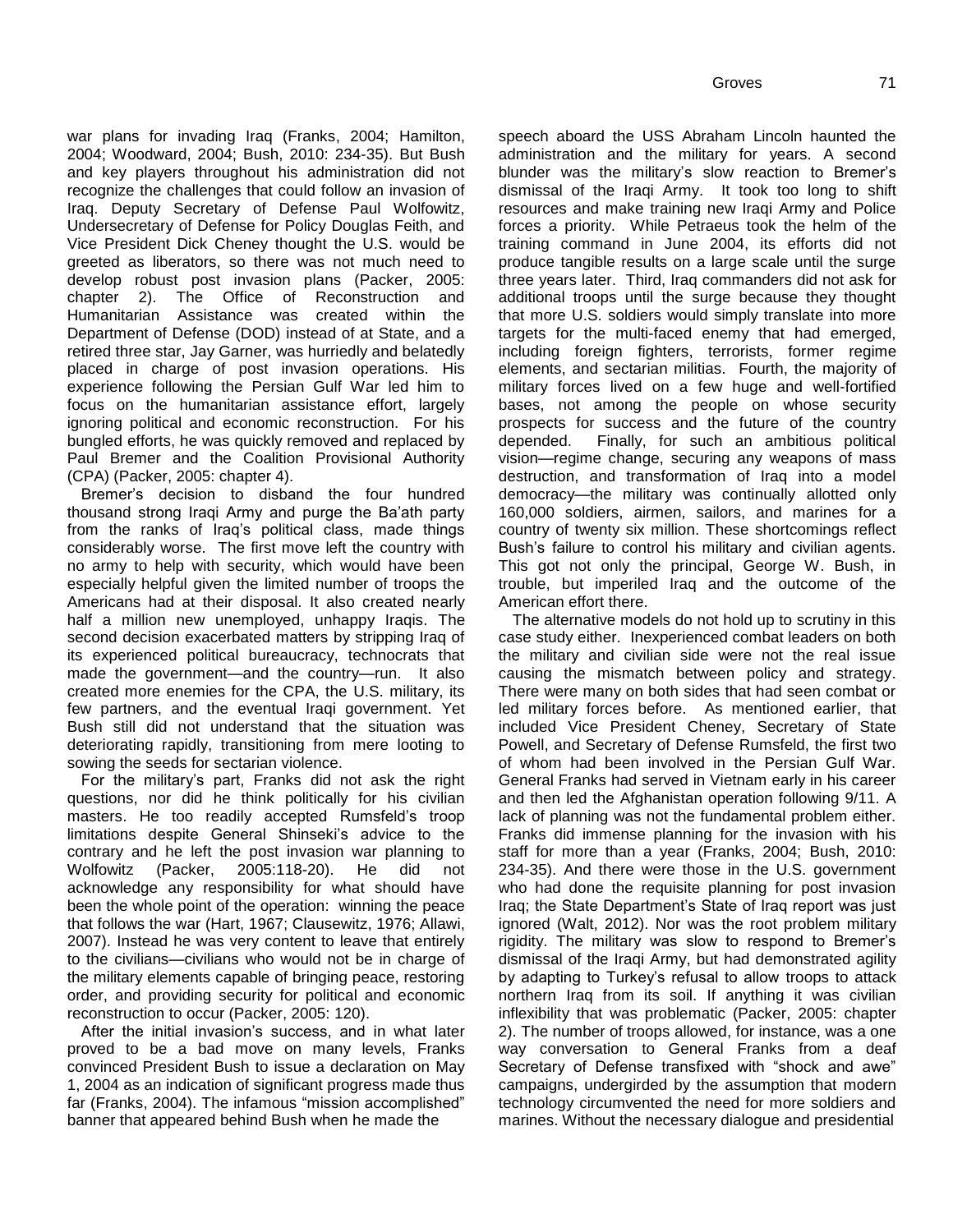shaping of conditions to facilitate success, developing a coherent military strategy was very challenging, especially after Bremer's deba'athification and disbanding decisions. Those two events were the tipping point at which the situation gradually became unrecoverable until the Sunni (and Bush"s) Awakening.

The failure to match policy and strategy, as well as the responsibility for the administration and the military"s major mistakes, stemmed more than anything from Bush's failure to monitor his generals and the civilian administrators leading the American enterprise in Iraq. On Bush"s watch his administration and the general in charge made one mistake after another. Bush was either asleep at the switch or inexplicably chose against intervening to more closely monitor events and right the quickly sinking ship from May 2004 onward. The two wake-up calls, however, resulted in a native and reliable Iraqi security force, as well as the implementation of the surge, new strategy, and new leadership. That meant finally realizing alignment between the ambitious goal and the war strategy.

#### **Afghanistan 2009-2014**

In Afghanistan the last five years tells a similar story, but the source of the failure, while still attributable to a principal-agent problem, differs from the Iraq one. In Afghanistan the military was experienced, having eight years of combat under its belt. The administration was new, and the military took advantage of it. An astute observer could surmise that Peter Feaver's agency theory was again at work. The interaction between Generals Petraeus, McChrystal, Admiral Mullen and the Obama administration in the summer and fall of 2009 suggest that an "ongoing game of strategic interaction, in which military agents vary their compliance with civilian preferences" (Feaver, 2003:282) was afoot.

During the summer of 2009, General Stanley McChrystal took over as the head of all forces in Afghanistan. Obama tagged McChrystal to turn around what Obama had called the "good war" on the campaign trail. McChrystal brought an unconventional mindset to the International Security Assistance Force (ISAF). He recognized that the status quo was not working, saw a need to try different approaches, and implemented a counterinsurgency strategy. The upshot was that it officially recognized that the problem *Afghanistan* was facing was an insurgency, not just an Al Qaeda threat. On the other hand, the move meant that the *U.S.* was now conducting a *counterinsurgency* strategy to accomplish *counterterrorism* goals. This was a clear disconnect between the political objectives both Presidents Bush and Obama had articulated and the war strategy the military was using to accomplish those goals.

By changing the strategy to a more ambitious one,

McChrystal was committing the U.S. to a more sweeping set of objectives. The problem was that was the president"s call—not his. The decision passed under the radar, though. An inexperienced Obama did not appear to notice that McChrystal had just made a Clausewitzian move to change the objective of the war upon which the nation was embarked, if not its nature (Clausewitz 1976, p. 88). McChrystal had some top cover for so doing. Petraeus was his boss as the commander of Central Command. He supported the change in strategy, as did the Chairman of the Joint Chiefs of Staff, Admiral Mullen. The military leadership was not alone. Secretary of Defense Bob Gates and Secretary of State Hillary Clinton also supported the move. Moreover, this same civilian and military cast was in favor of an additional surge of troops, which McChrystal officially asked for in the fall following his initial assessment.

The surge was to be in addition to the mini-surge of troops Bush had sent to Afghanistan at the eleventh hour of his presidency, and the 21,000 Obama had already approved for deployment in the spring. McChrystal asked for either 80,000 more soldiers and marines to conduct a robust counterinsurgency throughout Afghanistan, 40,000 to conduct counterinsurgency operations in the southern and eastern areas of the country most challenged by enemy fighters, or 10,000 to plus up training efforts of the Afghan security forces (McChrystal, 2009; Gates, 2014: chapter 10). Widely publicized leaks about McChrystal"s initial assessment and these options had hurt civil-military relations, demonstrating a lack of presidential control and what some, like Vice President Joseph Biden and Deputy National Security Adviser Thomas Donilon, assessed as poor military compliance (Gates, 2014: chapter 10). Further exacerbating matters was McChrystal's answer to a question after a speech in London. In his answer he indicated that a more limited counterinsurgency approach, similar to the course suggested by Vice President Joseph Biden, would not work (Baker, 2009). Thus, it was clear that the military wanted one of the two larger options. McChrystal erred by stating his view publically before Obama had made a decision. The general also failed to give the president viable alternatives. There was no real difference in strategy type between the options, only a difference in the amount of resources.

A credible dialogue between McChrystal, Petraeus, Mullen, NSA General (Retired) James Jones, Secretary of Defense Robert Gates, and President Obama would have included options ranging from waging a robust counterinsurgency to reshape Afghanistan, to a limited counterterrorism strategy to defeat, disrupt, and dismantle Al Qaeda affiliated terrorists, to a drawdown strategy. It had become clear in the early fall of 2009 that that was what the White House wanted (Baker, 2009). But, even if not intentional, the president's perception that the military was not interested in having that dialogue,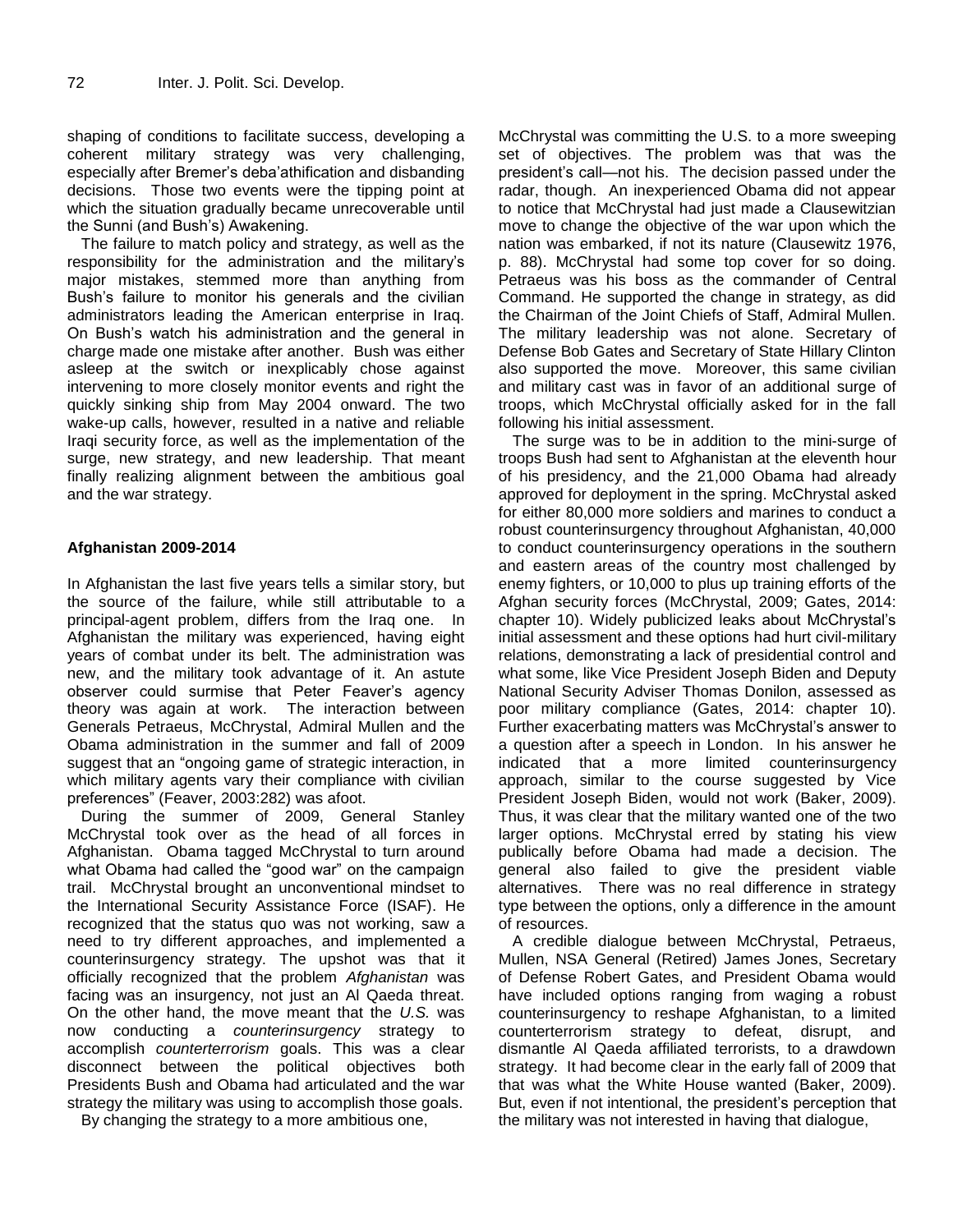poisoned the well (Gates 2014, chapter 10). Instead, Obama believed the military was leveraging asymmetries of information to engage in strategic principal-agent games of its own, taking actions and building a coalition among the top brass and relevant, experienced civilian administration officials that would facilitate its agenda (Epstein and Mealem, 2013; Owen and Yawson, 2013; Woodward, 2010).

The support from Gates and Clinton further increased the military"s prospects of getting its way. The primary voice opposing the troop surge was that of the vice president. Biden argued for a lighter footprint that utilized special operations forces and drones to focus on the counterterrorism mission that was the reason the U.S. got involved in Afghanistan after 9/11. It was the reason America was still there, and all that the U.S. should expect to achieve according to Biden (Woodward, 2010). In the fall of 2009 Obama could have gone against his generals, but he would have also been going against his Secretaries of State and Defense in so doing, and would be seen as failing to deliver what was necessary according to his hand-picked general—to have the best chance for victory in what candidate Obama had cast as the "good war." Obama's prime foreign and defense policy advisors were more experienced than he and concurred with the military, making it extremely tough for a young president to buck their collective advice.

Furthermore, there was a recent model of success for a surge. The surge in Iraq had at least been correlated with a remarkable reduction in the violence there, if not directly responsible for it. This paradigm was easily recalled by both the civilian and military actors involved in the Afghanistan dialogue. And the military was fully bought into the counterinsurgency strategy that had accompanied the Iraq surge. Having what it believed were some hard fought lessons gleaned from the early years in Iraq, the military was proud of the Iraq turnaround. While some within the military were tired of war or leery of trying a counterinsurgency in Afghanistan, Petraeus was seen as a "savior general" who rediscovered counterinsurgency (Gentile, 2013: 5-6, 17, 29, 63, 95, and especially 127; Gentile, 2014). Petraeus recognized that "Afghanistan did not equal Iraq," but pushed for a similar formula to give it one more good "ole college try.<sup>14</sup>

Thus, behind the Petraeus-McChrystal lead, and with critical "big gun" support in Washington, the military was entrenched behind its winning recipe. When Obama announced his decision at West Point on December first he said that the U.S. would conduct an additional surge of 30,000 troops in Afghanistan and seek commitments of another 10,000 from NATO partners. He had capitulated

 $\overline{a}$ 

to the military"s efforts to stack the deck in its favor for another chance to win the war.

My main concern here is with the mismatch between policy and strategy. That gap has not changed despite what some politicians and some in the military would actually categorize as "victory:" Bin Laden is dead, the responsibility for security is transitioned to the Afghans, the surge is complete, and the U.S. has withdrawn most of its forces. Those factors *are* true, but they do *not* change the fact that President Obama"s goals, even as stated in the December 1, 2009 surge announcement and since, are limited counterterrorism aims related to Al Qaeda (Obama, 2009). But for the last five years the U.S. has utilized a robust counterinsurgency war strategy to achieve those limited ends. For that, the U.S. can thank the military"s infatuation with counterinsurgency, inability to adapt to a different strategic context in Afghanistan than in Iraq, and most of all, Obama"s unwillingness to stop it even when his better judgment led him to deeply question the flawed assumptions and proffered "options" (Woodward, 2010).

#### **A Potential Critique and My Counter Argument**

Some scholars could contend that confirmation bias discredits my central argument. <sup>15</sup>They might point out that the policy-strategy matches in my case studies are portrayed as political and military victories, while the mismatches are reflected as defeats. This reasoning is perceptive in that it accurately recognizes certain elements of my analysis, namely that policy-strategy matches are more likely to lead to successful outcomes. It also draws upon political and social science methodological approaches to critique my case study selection and the corresponding results. Yet it misses the bigger foreign policy and use of force debates as it relates to these case studies. The truth is that many respected academics and policy makers evaluate some of these case studies as successes while others assess them as defeats, draws, outcomes yet to be determined, or having disparate results tactically and strategically.

For instance, the U.S. accomplished its Persian Gulf War objective of removing Saddam Hussein from Kuwait, doing so with a policy-strategy match. Some have argued, however, that the war failed strategically because it did not remove him from power (Record, 1993). This facilitated Saddam"s continued harassment of his own people, twelve more years of Iraqi violations of UN

<sup>&</sup>lt;sup>14</sup> General (ret.) David Petraeus mentioned that he realized Iraq and Afghanistan had many differences during his September 11, 2013 talk at Duke University.

<sup>&</sup>lt;sup>15</sup> Some would criticize my case study selection as exhibiting confirmation bias. That is, they would see a categorization of the policy-strategy matches as victories and the policy-strategy mismatches as losses. Further, they might argue that I have deliberately selected wins as matches and losses as mismatches. The point in this section is to call this line of reasoning into question.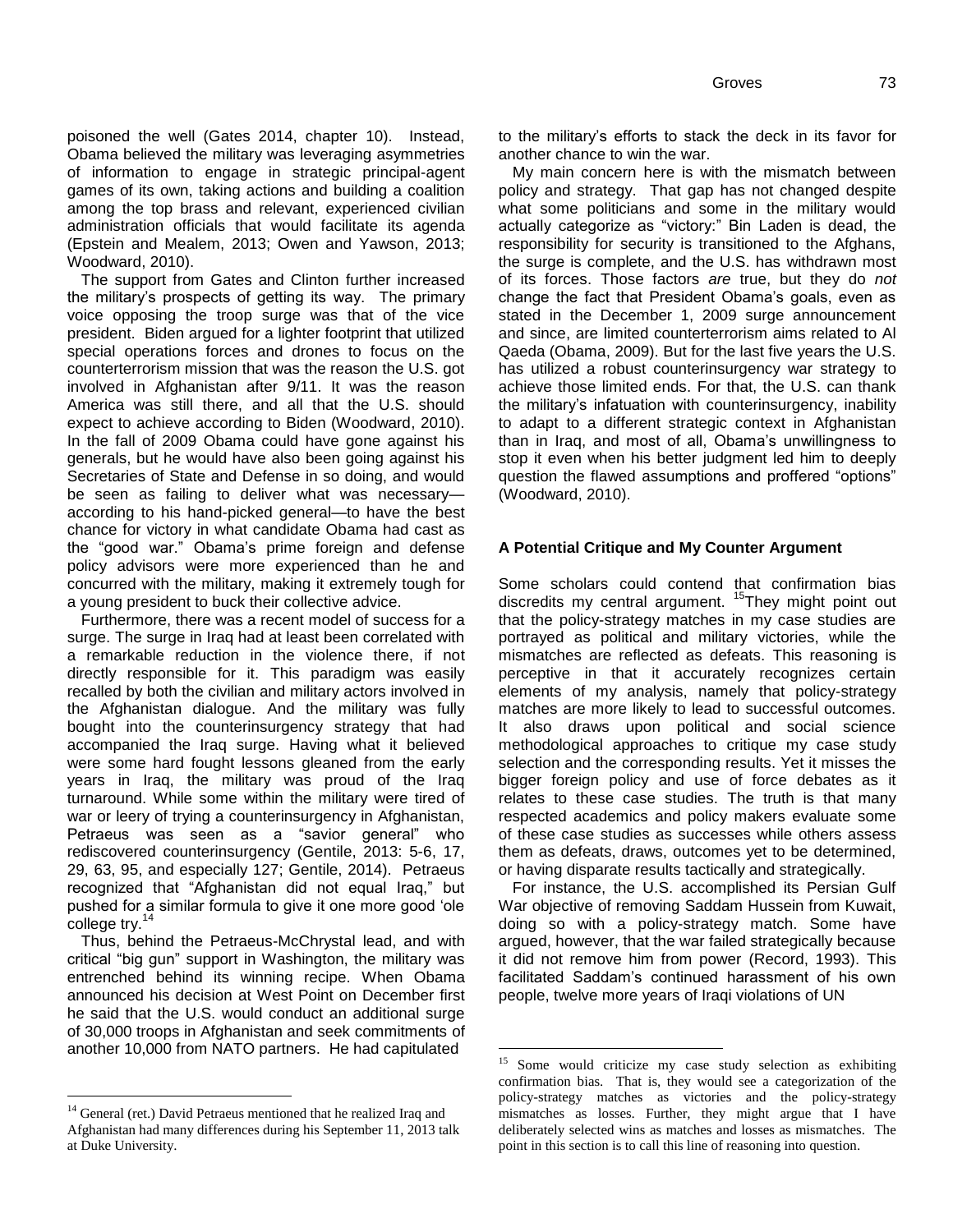sanctions, and eventually to another war that finally ousted him (Divine, 2000; Wawro, 2011). Similarly, the surge in Irag '07-'11, another policy-strategy match, is seen by some as operationally successful in that it seized the initiative from the enemy, but as a failure strategically. Their rationale is that the U.S. did not capitalize on that momentum politically by attaching tangible incentives to leverage Maliki and Iraqi factions to get serious about reconciliation and negotiating the most contentious but most important agreements (Hoffman, 2013; Ricks, 2009). More scholars and politicians make this case now since the Islamic State of Iraq and Syria made significant advances in Syria and Iraq in 2014. The argument of people in this camp, like Senator McCain, is strengthened the longer that ISIS' territorial gains stand. Although U.S. led strikes have halted ISIS' advance for now, the terrorist groups' gains have yet to be overturned.

There are alternative views on the mismatches as well. Some regard the Iraq War "04-"06 as successful despite the post invasion challenges because it removed a brutal dictator, put the U.S. on the offensive in the war on terrorism, and provided Iraq an opportunity to shape a democracy in the heart of the Middle East (Bush, 2010; Munoz, 2013; Petraeus, 2013; Simons, 2013; Walt, 2012). Likewise, there are those who see Afghanistan"09- "14 as at least a draw, who have long felt that success was both necessary and still possible, and have tirelessly argued for greater and longer U.S. involvement. Their reasoning is that the threat is high and vital to U.S. national security interests (Kagan and Kagan, 2011, 2013a, and 2013b). Furthermore, there are those who see the Afghan war '09-'14 as a victory. They argue that during this period the U.S. recognized that the enemy constituted an insurgency, properly resourced the war, simultaneously took the fight to and pursued reconciliation with the Taliban, built up the ANSF, and killed Osama bin Laden.

However, it is not my purpose to argue, much less to prove, whether each of these case studies is an example of a military or political success. My purpose is to make the case that the first two case studies are examples of matches between policy and strategy, while the latter two are examples of mismatches. Further, it is my contention that the problem causing the mismatches is a principalagent problem between the president and the applicable military leadership, (as well as the civilian administrators in the case of Iraq "04-"06). The underlying assumption, as indicated in the introduction, is that mismatches are often bad for the country because they can lead to inefficient endeavors. In war that means lives, money, and national prestige wasted. Although more unusual in the case of a great power like the U.S., policy-strategy matches can also end in ineffective or failed endeavors, and mismatches can end in success. As indicated already, each of the case studies included here can be seen both as successful and as a draw or failure.

My point in this section is that those who would critique my case study selection as subjective to confirmation bias miss the mark. Having done my best to present a convincing case regarding the principal-agent problem as applied to these cases and to anticipate and counter criticism of my argument, I turn now to a menu of policy recommendations that address the root principal-agent problem sometimes evident in America's decisions for force.

#### **RECOMMENDATIONS**

One of the appropriate policy interventions to address a history of strategic gaps between policy aims and war strategy is to require a formalized biannual review of all ongoing conflicts by the House and Senate Armed Services Committees (HASC and SASC). Each review would require an accompanying presidential report. The idea would be to give an opportunity for the administration to make its case for the current and proposed strategy (if different), and for Congress to seek testimony and ask questions, fulfilling its broad advise and consent role. By requiring it to be done biannually, the U.S. could catch itself before going down the wrong path for too long. Although some sessions could be closed door to allow for classified discussions, this mechanism would provide a transparent process in which the media and the American public could play their respective roles. General Petraeus and Ambassador Crocker"s Congressional testimony about the Iraq surge, new counterinsurgency strategy, and their related progress reports could serve as a model for this biannual review.

This paradigm would be particularly helpful given the problem outlined in this paper: principal-agent problems leading to mismatches between policy and strategy. Having the top general responsible for the war strategy and the top diplomat charged with in-country implementation of American policy appear before the HASC and SASC would be a forcing function to produce a unified civil-military effort. The hearings would afford the president additional means by which to control his general and his civilian administrator/diplomat. The hearings would *incentivize* these individuals (both general/diplomat *and* the president) to coordinate the testimony with the presidential report, as opposed to allowing structural conditions to persist that facilitate the subordinate leaders feigning compliance. The hearings would thereby *lessen* the presidential cost of monitoring and enforcement.

Collectively the president (through his report), the commanding general, and the ambassador would have to convince the Congress, the press, and the American public that the endeavor was worthwhile, success was possible, and that the strategy was the appropriate one to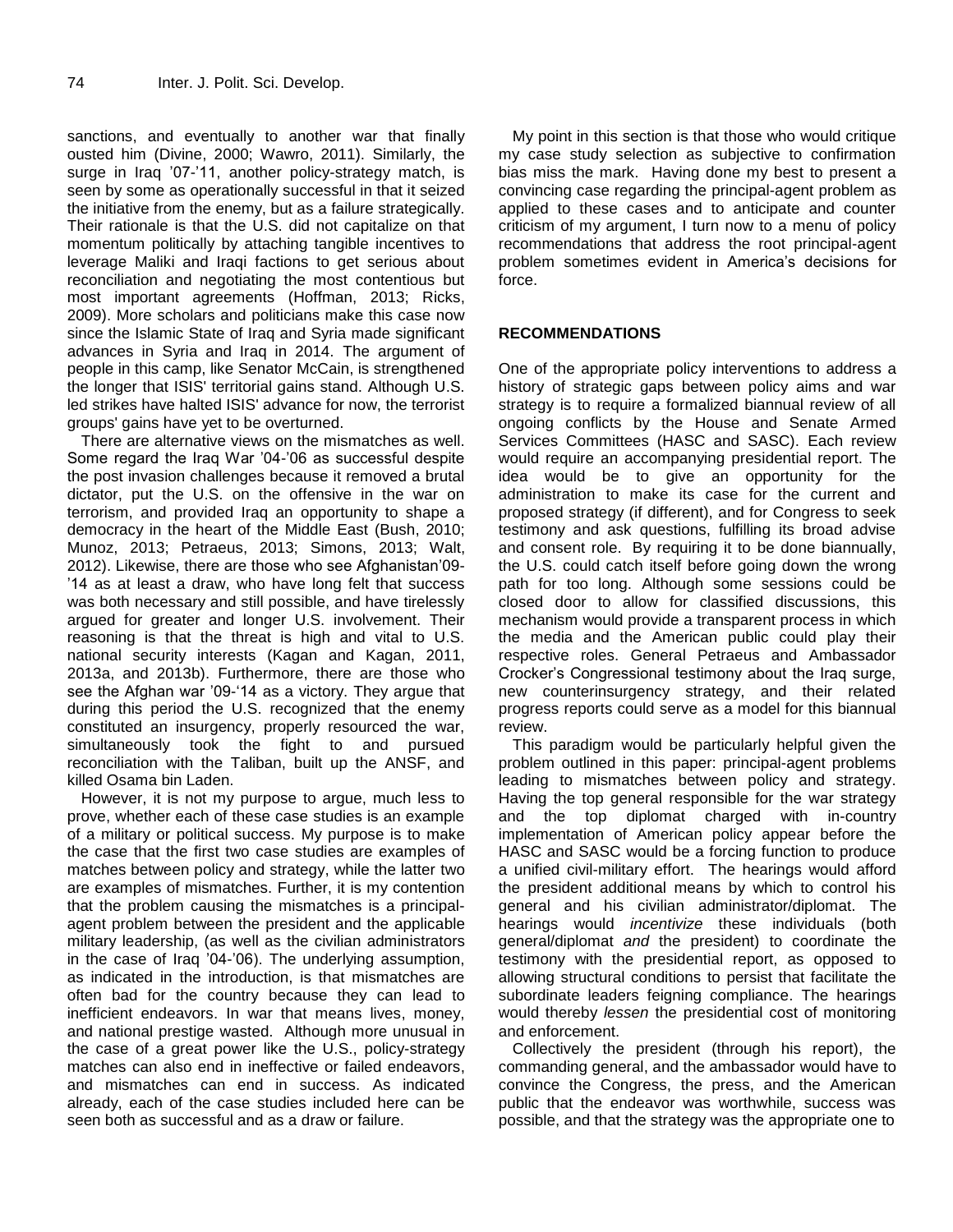Groves 75

achieve the intended goal (Feaver, 2006). A mismatched policy-strategy combination is less likely to survive regular scrutiny of this manner.<sup>16</sup>The more *real,* not simply pro forma the hearings were, the more helpful a function they would serve the president. Indeed, these type of hearings served a very valuable purpose during the successful policy-strategy match of Iraq"07-11, and the other policy-strategy match, the Persian Gulf War, was over too quickly to implement and test this policy prescription. The hearings were not regularly and consistently in place during the two mismatched cases, especially in Iraq. It is likely, though, that they would have well served the president and the country during some dark days in Iraq'04-'06 and Afghanistan'09-'14. Given that the American public is "pretty prudent" and supports military endeavors against foreign military aggression more so than those that seek internal political change abroad, implementing this policy during these two cases might have led to different outcomes sooner than was experienced since both were oriented in reshaping the domestic nature of foreign states (Jentleson 1992 and 1998).

A second policy could address the sometimes poor decision making cycle of the civil-military dialogue. A solution on this front could be to institutionalize roles for multiple advocacy, dissenting views, and the generation of creative, even non-military solutions (George, 1972). It would be important for administrations to include these as regular parts of both the formal NSC and informal presidential-pentagon decision processes. The National Security Advisor could be the honest broker or enforcer, as he or she typically sets the parameters on many of these interactions.<sup>17</sup>A presidential decision making process that formally incorporated multiple advocacy and considered all elements of national power may have led to better decisions, a synched policy and strategy, and better outcomes with regard to the Iraq War'04-'06 (George 1972, Graham 1999, Graham 2013, Houghton 2013, and Janis 1983).

For instance, Bush"s initial judgment was based on heuristics of what was necessary in a post-9/11 world to protect the U.S.—namely preemptive strikes. Perhaps through better decision making processes Powell and others could have persuaded him not to invade Iraq in the first place, leveraging the threat of American military action to build greater international pressure for a diplomatic solution similar to the Russia-U.S. brokered accord on Syria (Kahneman, Slovic, and Tversky 1974).

 $\overline{a}$ 

Perhaps if the invasion went forward, more troops could have been apportioned up front. A thorough dialogue might have overcome personal agendas to better incorporate the State Department"s post invasion planning, including deliberating about how nuanced deba"athification and disbanding processes could have culled only the true Hussein cronies. Counterfactuals are impossible to prove, but the contextual history suggests different, and likely better outcomes were possible. At a minimum, it was within America's grasp to connect its policy aims with its war strategy if Bush had better led and controlled his military and civilian agents. A multiple advocacy style decision making process would have aided Bush in doing this by requiring him to hear more than one side of an issue and more than one way to "skin the cat."This would likely have spurred his thinking enough to cause an earlier "awakening" and intervention to head off or abruptly correct big blunders by subordinates, such as the deba'athification and disbanding decisions.

Another set of paths by which the U.S. could help incoming and potential future presidents identify likeminded generals proactively instead of after years of war, would be by providing greater opportunities for civilmilitary interactions. One way would be by introducing top and rising military brass to the president elect during his transition period. Another would be by extending regular congressional invitations to generals to cocktail parties, not just committee hearings. Informal relationship building reinforces and often goes farther than formal interactions to solidifying bonds of trust and to learning what each other"s strengths and weaknesses are. Thus this would be very helpful should an ambitious congressman or senator find him or herself as president one day. He or she would be better equipped to select a general based not solely on his reputation but on personal knowledge.

A third way would be to increase the civil-military exchanges in which officers and career politicians/diplomats have opportunities to participate. These have begun to increase in the last few years. Yet they are more encouraged for military officers than for civilians. Two way exposure and learning is necessary and will help future leaders understand the language and culture of the other side. Pegging these to *promotion, choice assignments, or congressional leadership* is another way in which to incentivize participation, similar to how the 1986 Goldwater Nichols Act requires a three year joint assignment for promotion to general officer or flag rank. Broad, deep, varied, and repeated civil-military interactions will facilitate the accumulation of the requisite political savviness necessary for future military leaders, while inculcating civilians with a better understanding of the military"s role and its limits.

Had Obama had the right mix of these interactions with the military, perhaps he would have had a greater reservoir of relationships from which to pick his general

<sup>&</sup>lt;sup>16</sup> Further, a policy-strategy that does survive is more likely to have greater popular support as a result of the occasion to make the case in a formal setting for the policy aim and the strategic approach.

<sup>&</sup>lt;sup>17</sup>In a non-for-attribution conference in New York City in November 2013, a former National Security Advisor (NSA) described doing something similar, modeled after NSA Brent Scowcroft's NSC system.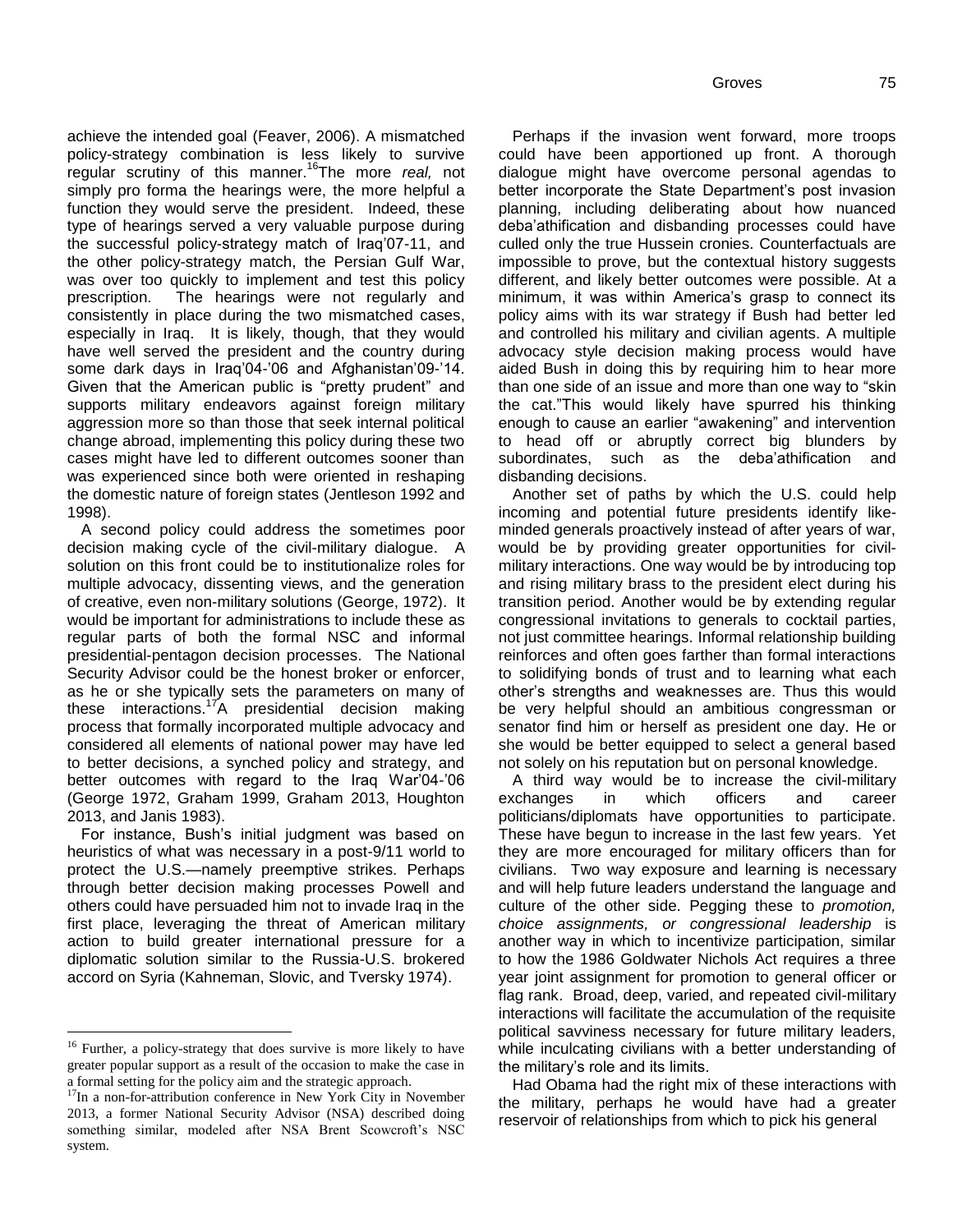for Afghanistan. If so, he may have chosen differently, and that might have made a critical difference in preventing the principal-agent problems he later faced. Alternatively, perhaps Obama would have resolved not to go along with the military"s scheme for a surge and counterinsurgency strategy had he interacted with some rising military officers who saw Afghanistan in a different light than those whose legacies were riding on achieving military victory at any cost. If Obama had had these types of exposure repeatedly and early enough in his political career, he might have had a more realistic impression of the reality on the ground and avoided casting Afghanistan as "the good war" during the 2008 presidential campaign. As it was, doing so opened the door for the military to leverage him for its preferred option. Of course these are counterfactuals and we will never know what might have happened "if only." Given the consequences, however, it is worth considering these as among a menu of appropriate policy interventions.

#### **CONCLUSION**

Throughout the Persian Gulf, Iraq, and Afghanistan case studies, I have tested notions about civil-military relations and their impact on the linkage of war strategy and political aims. I first determined what drove each administration"s policy and the corresponding military strategy. Second, I assessed whether the two were connected. Third, if there was a mismatch I determined its primary cause. I found that in the two mismatches (Iraq 2004-2006 and Afghanistan 2009-2014) there was a principal-agent problem in which the presidents did not control their military agents. In the incidents of policystrategy linkage (the Persian Gulf War and Iraq 2007- 2011), this problem was not evident. In fact, it was because of sufficient presidential control that the military complied and that the U.S. matched its war strategy with its policy goals. Now, I turn to the resulting policy ramifications.

Getting the policy-strategy linkage correct is important for utilizing the nation"s resources in the most efficient and effective ways possible. Getting it wrong can lead to unnecessary mission creep and adversely impact the national debt and public opinion, souring them for future uses of force that might be more important. Most fundamentally, policy-strategy linkage in war gives the military the best chance for accomplishing that which the country wants done without wasting lives. Thus, it is vital for the country to ensure its military endeavors are nested properly within the nation"s broader political goals—not working at cross purposes. As the case studies this paper examines point out, principal-agent problems between the president and his key military and civilian leaders significantly impact this process and its outcomes.

To mitigate these concerns, the country should implement a mix of policy prescriptions. First, during military conflicts, Congress should conduct biannual hearings to evaluate progress by assessing implementation of the policy objective, the military strategy, and the linkage between the two. The president and Congress should also gauge evolving national interests, public support, and prospects for success. Second, the president should make adjustments to his policy or strategy throughout military operations, based in part, on the hearings' findings. The president should also direct his NSA to use a multiple advocacy approach. This structured approach will help ensure the president makes critical decisions with an accurate picture of the related tradeoffs. Third, increased civil-military interactions should become a regular facet of government. The goal should be to bridge the civilmilitary gap (Feaver and Kohn, 2001), thereby facilitating greater understanding and trust. Doing so will pay important dividends—even for peacetime defense policies and deterrence. The nation will reap the greatest payoff, however, during wartime. Stronger bonds of confidence between principals and agents results in more effective organizations (Collins 2001), as does the ability to figure out what works, why it works, and implement it (Collins 2011). Implementation of these recommendations will: (1) improve the civil-military principal-agent relationship, (2) facilitate the connection of wartime strategy with its corresponding policy, and (3) provide the best opportunity for successful war outcomes.

#### **REFERENCES**

- Allawi, Ali A. *The Occupation of Iraq : Winning the War, Losing the Peace*. New Haven Conn. ; London: Yale University Press, 2007.
- Betts, Richard K. *American Force : Dangers, Delusions, and Dilemmas in National Security*. A Council on Foreign Relations Book. New York: Columbia University Press, 2012.
- ———. "Is Strategy an Illusion?". *International Security*  25, no. 2 (Fall 2000 2000): 45.
- Bush, George W. *Decision Points*. 1st ed. New York Enfield: Crown; Publishers Group UK distributor, 2010.
- Clausewitz, Carl von, Michael Howard, and Peter Paret. *On War*. Princeton, N.J.: Princeton University Press, 1976.
- Cohen, Eliot A. *Supreme Command : Soldiers, Statesmen, and Leadership in Wartime*. New York: Free Press, 2002.
- Collins, James C., and Morten T. Hansen. *Great by Choice : Uncertainty, Chaos, and Luck : Why Some Thrive Despite Them All*. 1st ed. New York, NY: HarperCollins Publishers, 2011.
- Collins, Jim. *Good to Great: Why Some Companies Make*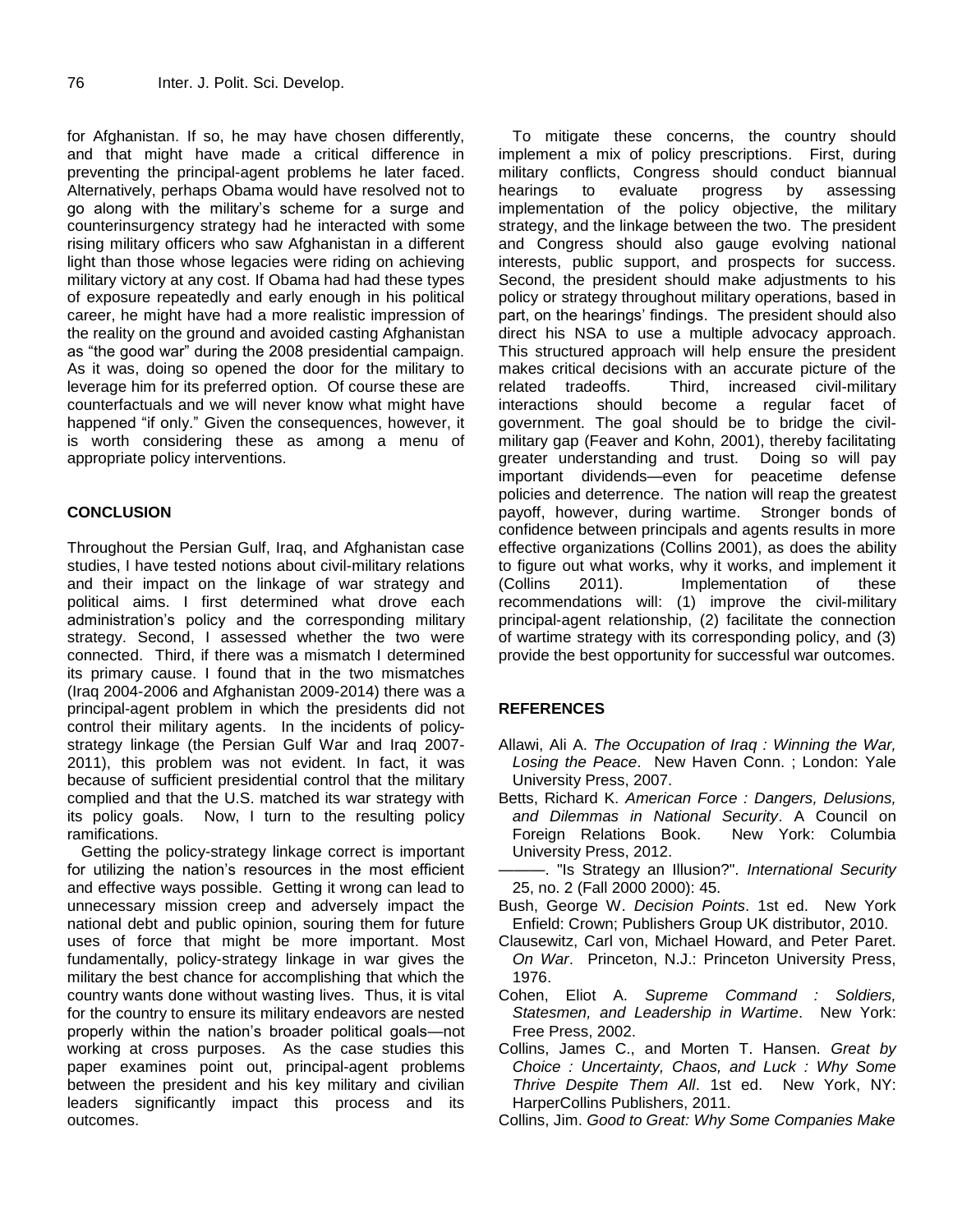*the Leap & Others Don't*. 2001.

- Denzin, N. K. and Y. S. Lincoln (2011). The Sage handbook of qualitative research. Thousand Oaks, Calif., Sage.
- Divine, R. A. "The Persian Gulf War Revisited: Tactical Victory, Strategic Failure." [In English]. *Diplomatic History* 24, no. 1 (Win 2000): 119-38.
- Eichenberg, Richard C. "Victory Has Many Friends: U.S. Public Opinion and the Use of Military Force, 1981- 2005." *International Security* 30, no. 1 (Summer 2005 2005): 140-77.
- Epstein, G. S., and Y. Mealem. "Who Gains from Information Asymmetry?" [In English]. *Theory and Decision* 75, no. 3 (Sep 2013): 305-37.
- Feaver, P. D. "The Civil-Military Problematique: Huntington, Janowitz, and the Question of Civilian Control." [In English]. *Armed Forces & Society* 23, no. 2 (Win 1996): 149-&.

———. "Civil-Military Relations." [In English]. *Annual Review of Political Science* 2 (1999): 211-41.

- Feaver, Peter. *Armed Servants : Agency, Oversight, and Civil-Military Relations*. Cambridge, Mass.: Harvard University Press, 2003.
- Feaver, Peter D. "The Right to Be Right: Civil-Military Relations and the Iraq Surge Decision." *International Security* 35, no. 4 (2011): 87-125.
- Feaver, Peter, and Christopher Gelpi. *Choosing Your Battles : American Civil-Military Relations and the Use of Force*. Princeton, N.J.: Princeton University Press, 2004.
- Feaver, Peter, and Richard H. Kohn. *Soldiers and Civilians : The Civil-Military Gap and American National Security*. Bcsia Studies in International Security. Cambridge, Mass.: MIT Press, 2001.
- Franks, Tommy. *American Soldier*. 1st ed. New York: ReganBooks, 2004.
- Gates, Robert Michael. *Duty : Memoirs of a Secretary at War*. New York: Alfred A. Knopf, 2014.
- Gentile, Gian. "Coin Is Dead: U.S. Army Must Put Strategy over Tactics." *Small Wars Journal*. [http://smallwarsjournal.com/blog/coin-is-dead-us-army](http://smallwarsjournal.com/blog/coin-is-dead-us-army-must-put-strategy-over-tactics)[must-put-strategy-over-tactics.](http://smallwarsjournal.com/blog/coin-is-dead-us-army-must-put-strategy-over-tactics)
- Gentile, Gian P. *Wrong Turn : America's Deadly Embrace of Counterinsurgency*. [http://www.duke.eblib.com/EBLWeb/patron/?target=pat](http://www.duke.eblib.com/EBLWeb/patron/?target=patron&extendedid=P_1001052_0) [ron&extendedid=P\\_1001052\\_0.](http://www.duke.eblib.com/EBLWeb/patron/?target=patron&extendedid=P_1001052_0)
- George, Alexander L. "The Case for Multiple Advocacy in Foreign Policy." *American Political Science Review* 66, no. No. 3 (Sep., 1972): 751-85.
- Graham, Allison. "The Cuban Missile Crisis at 50: Lessons for U.S. Foreign Policy Today ". *Foreign*

*Affairs*, no. July/August (Accessed November 3, 2013 2012): Available at

[http://www.foreignaffairs.com/articles/137679/graham](http://www.foreignaffairs.com/articles/137679/graham-allison/the-cuban-missile-crisis-at-50)[allison/the-cuban-missile-crisis-at-50.](http://www.foreignaffairs.com/articles/137679/graham-allison/the-cuban-missile-crisis-at-50)

Graham, Allison, and Zelikow Philip. "Essence of

Decision : Explaining the Cuban Missile Crisis." 1999).

- Houghton, David Patrick. *The Decision Point : Six Cases in U.S. Foreign Policy Decision Making*. New York: Oxford University Press, 2013.
- Huntington, Samuel P. *The Soldier and the State; the Theory and Politics of Civil-Military Relations*. Cambridge,: Belknap Press of Harvard University Press, 1957.
- Janis, Irving L. *Groupthink : Psychological Studies of Policy Decisions and Fiascoes*. 2nd ed. Boston: Houghton Mifflin, 1983.
- Jentleson, Bruce W. "The Pretty Prudent Public: Post Post-Vietnam American Opinion on the Use of Military Force." *International Studies Quarterly* 36, no. 1 (1992): 49-73.
- Jentleson, Bruce W., and Rebecca L. Britton. "Still Pretty Prudent: Post-Cold War American Public Opinion on the Use of Military Force." *The Journal of Conflict Resolution* 42, no. 4 (1998): 395-417.
- Jim, Collins. *Good to Great: Why Some Companies Make the Leap & Others Don't*. 2001.
- Kagan, Frederick and Kimberly. "How to Waste a Decade in Afghanistan: Leaving a Bare-Bones U.S. Presence Will Risk a Return of the Taliban—and Civil War.", *The Wall Street Journal* (2013). Published electronically January 8, 2013. [http://online.wsj.com/news/articles/SB10001424127887](http://online.wsj.com/news/articles/SB10001424127887323482504578228492039111894) [323482504578228492039111894.](http://online.wsj.com/news/articles/SB10001424127887323482504578228492039111894)
- Kagan, Frederick W. Kagan and Kimberly. "The Afghan Endgame." *The Weekly Standard* (2013). Published electronically February 25, 2013. [http://www.weeklystandard.com/articles/afghan](http://www.weeklystandard.com/articles/afghan-endgame_701325.html)[endgame\\_701325.html#.](http://www.weeklystandard.com/articles/afghan-endgame_701325.html)
- ———. "We Have the Momentum in Afghanistan." *Wall Street Journal and The Institute for the Study of War* (2011). Published electronically June 6, 2011. [http://www.understandingwar.org/otherwork/we-have](http://www.understandingwar.org/otherwork/we-have-momentum-afghanistan-wall-street-journal)[momentum-afghanistan-wall-street-journal](http://www.understandingwar.org/otherwork/we-have-momentum-afghanistan-wall-street-journal) and [http://online.wsj.com/news/articles/SB10001424052702](http://online.wsj.com/news/articles/SB10001424052702304432304576369333437997072) [304432304576369333437997072.](http://online.wsj.com/news/articles/SB10001424052702304432304576369333437997072)
- Kahneman, Daniel, Paul Slovic, and Amos Tversky. *Judgment under Uncertainty : Heuristics and Biases*. Cambridge ; New York: Cambridge University Press, 1982.
- Liddell Hart, Basil Henry, and Basil Henry Liddell Hart. *Strategy: The Indirect Approach*. 4th ed. London,: Faber, 1967.
- McChrystal, General Stanley. "Isaf Commander's Initial Assessment." Kabul, Afghanistan, 2009.
- McNamara, Robert S., and Brian VanDeMark. *In Retrospect : The Tragedy and Lessons of Vietnam*. 1st ed. New York: Times Books, 1995.
- Munoz, Carlos. "Gates: 'Too Soon to Tell' If Iraq War a Success." *The Hill* (March 13, 2013).
- [http://thehill.com/video/in-the-news/288615-gates-too](http://thehill.com/video/in-the-news/288615-gates-too-soon-to-tell-if-iraq-war-was-a-success-)[soon-to-tell-if-iraq-war-was-a-success-.](http://thehill.com/video/in-the-news/288615-gates-too-soon-to-tell-if-iraq-war-was-a-success-)